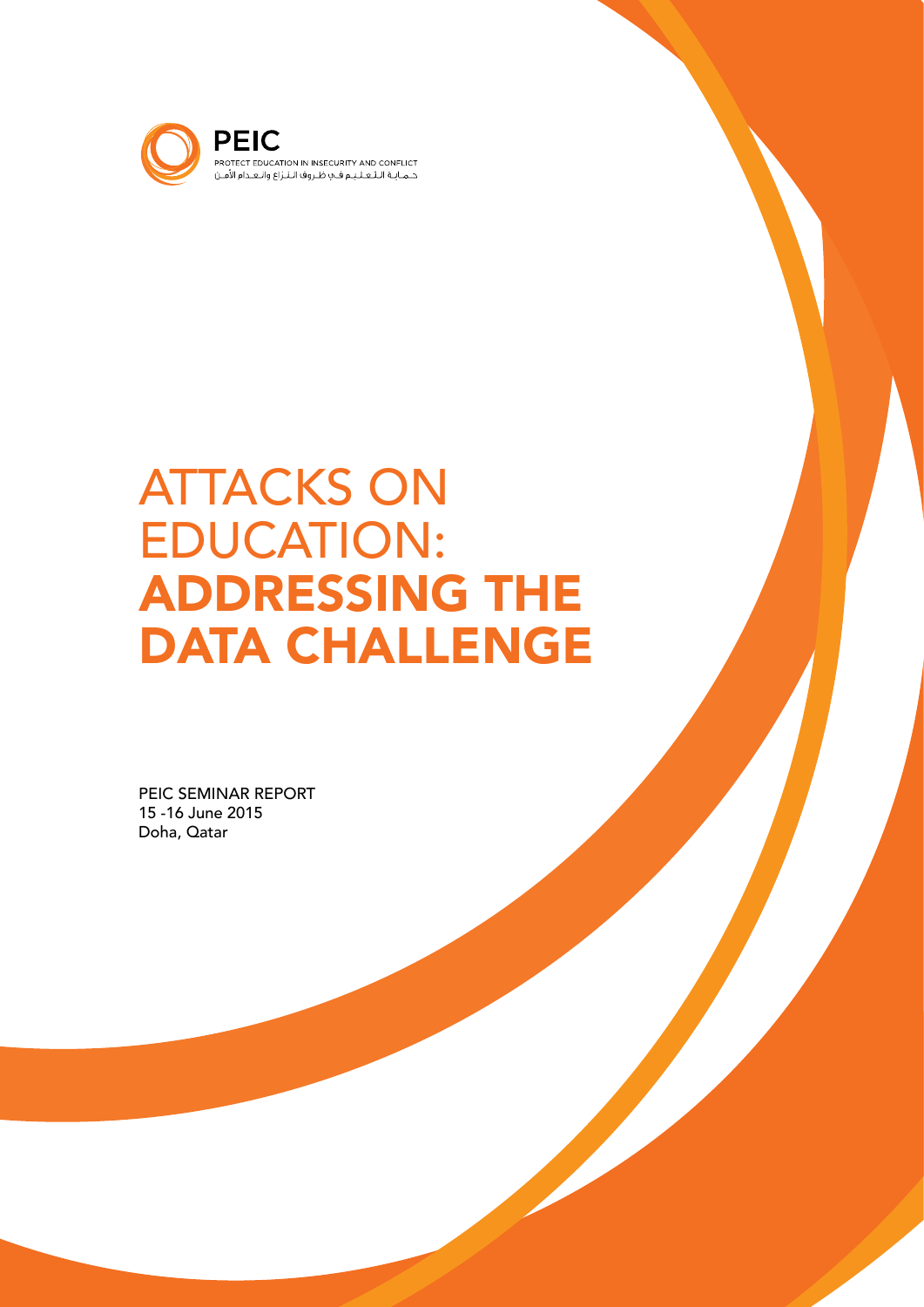# **ATTACKS ON**  :EDUCATION **ADDRESSING THE DATA CHALLENGE**

PEIC SEMINAR REPORT 15 -16 June 2015 Doha, Qatar

**PEIC Seminar Report** Prepared by: Jane Kalista **International Consultant** 2015 September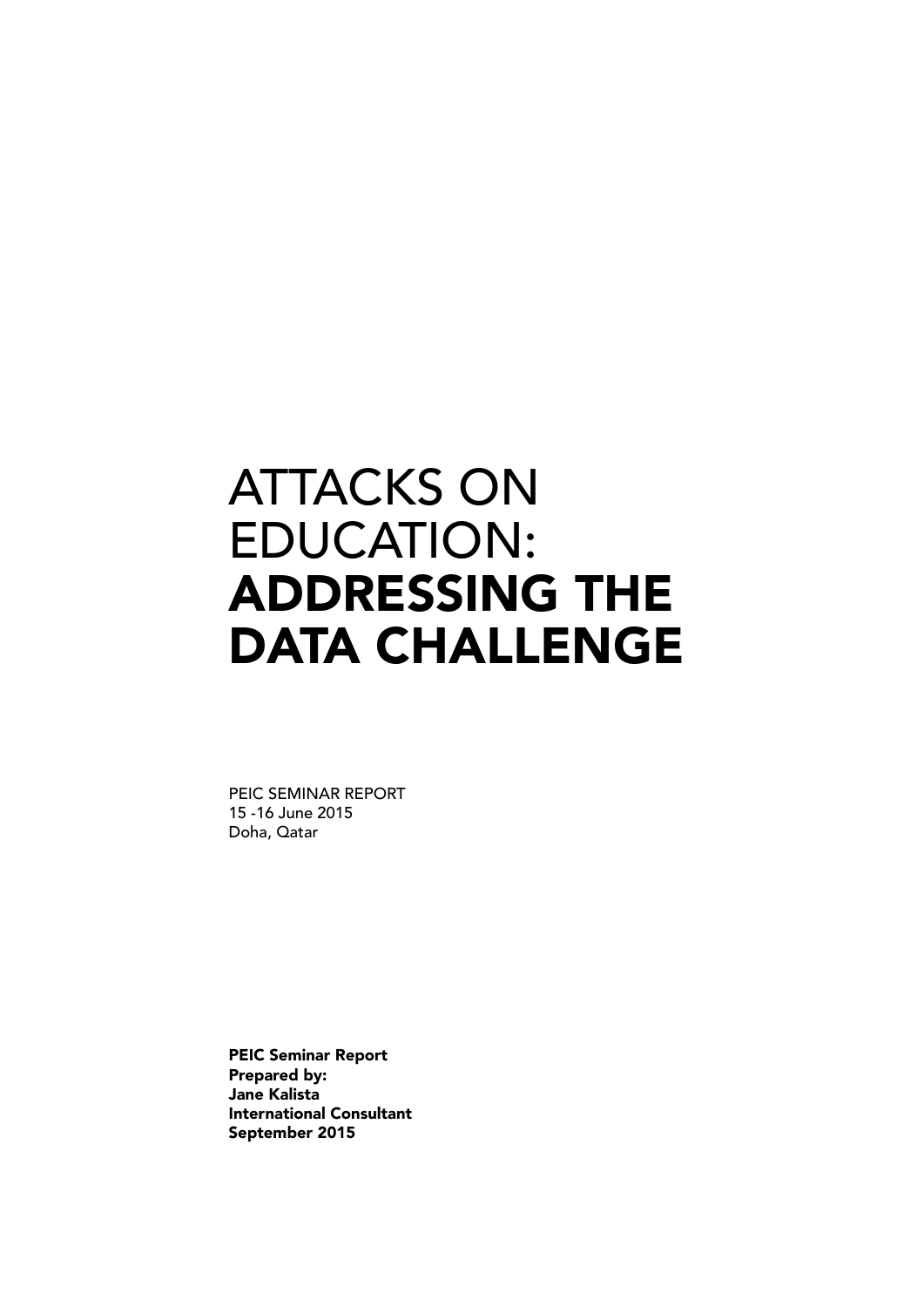# **CONTENTS**

| <b>INTRODUCTION</b>                                                                                                 | 4  |  |
|---------------------------------------------------------------------------------------------------------------------|----|--|
| <b>MAPPING THE TERRAIN</b>                                                                                          | 5  |  |
| UN Monitoring and Reporting Mechanism (MRM)<br>on Grave Violations against Children in Situations of Armed Conflict | 5  |  |
| The Education under Attack Study                                                                                    | 7  |  |
| <b>Field Research</b>                                                                                               | 8  |  |
| Counting Out-of-School Children                                                                                     | 8  |  |
| Global Terrorism Database                                                                                           | 9  |  |
| <b>Behavioural Analysis of Attacks</b>                                                                              | 10 |  |
| Small Arms Survey                                                                                                   | 10 |  |
| Humanitarian Technology                                                                                             | 11 |  |
| <b>DEFINING THE DATA CHALLENGE</b>                                                                                  | 12 |  |
| <b>CONTEMPLATING TEMPLATES</b>                                                                                      | 14 |  |
| <b>DEBATING DATABASES AND DATASETS</b>                                                                              | 15 |  |
| <b>DOING THE DATA ANALYSIS</b>                                                                                      | 17 |  |
| <b>CONCLUSIONS AND RECOMMENDATIONS</b>                                                                              | 19 |  |
| <b>ANNEX I: SEMINAR AGENDA</b>                                                                                      |    |  |
| <b>ANNEX II: PARTICIPANT LIST</b>                                                                                   |    |  |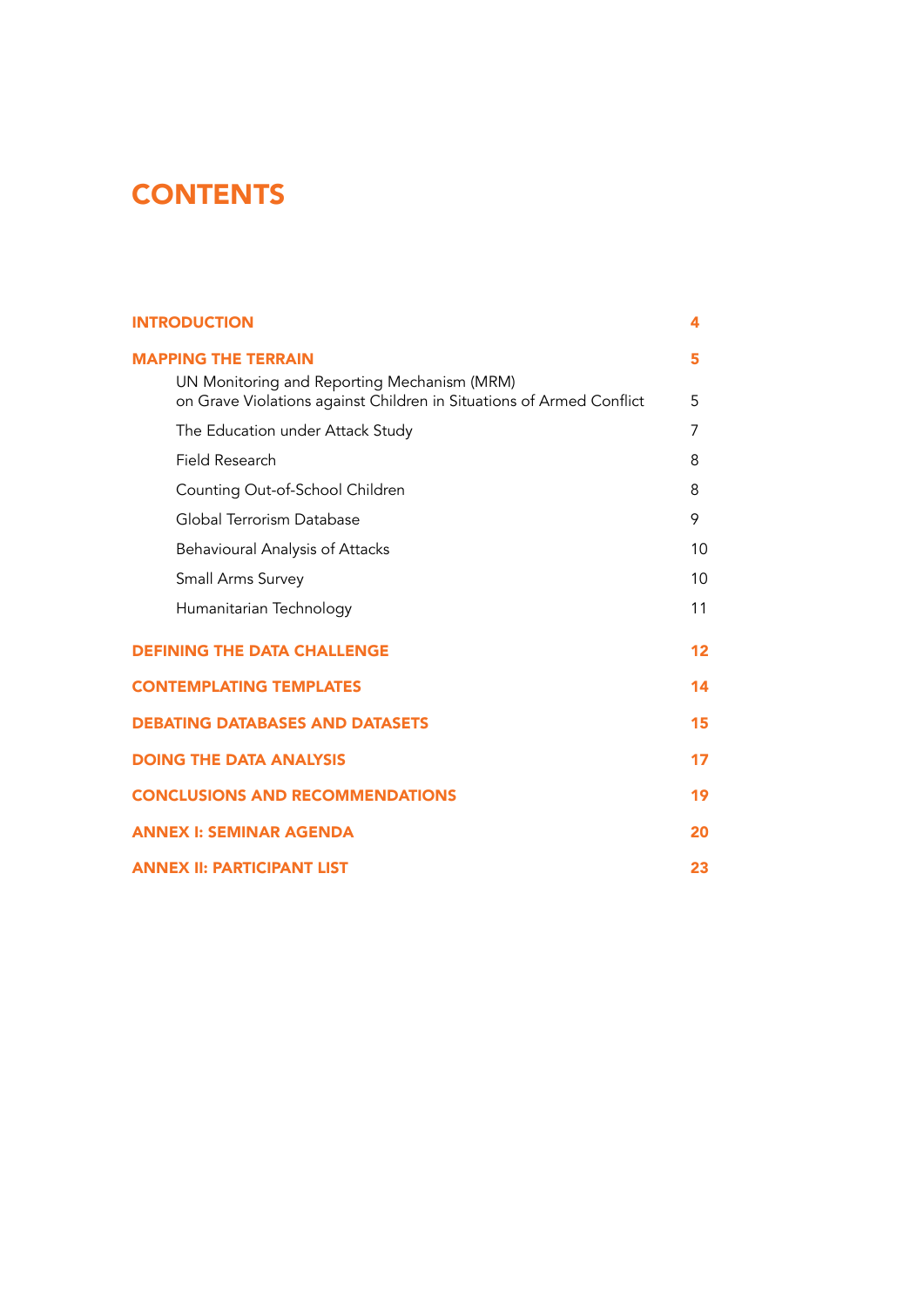# INTRODUCTION

Conflict and insecurity are depriving children and young people of their right to quality<br>education. An estimated 36% of out-of-school-children are living in conflict-affected areas.<sup>1</sup> Millions more youth are missing out on meaningful opportunities for learning and skills development in these contexts. Not only are education systems impacted by the general destruction and danger that conflict brings or the climate of fear it creates, but they also become targets. A growing body of research, including the recent Global Coalition to Protect Education from Attack (GCPEA) publication *Education under Attack 2014*, demonstrates that attacks on learning facilities, students and education personnel by both armed non-state groups and state armed forces are a widespread tactic of war – and one that has adverse consequences for the communities directly affected, as well as the wider systems of which they are a part.

Both the Education under Attack 2014 study and a number of other publications and advocacy initiatives have emphasized the need for improved and continuous collection, aggregation, analysis and sharing of information related to attacks on education in situations of conflict and insecurity. This information is critical, not only for triggering and informing immediate responses and raising public awareness, but also for purposes of strengthening accountability and improving the prevention of future attacks. Data collected over time are key to understanding patterns of attacks and informing efforts to stop them; the aggregation of data to give a global perspective can also be an important tool for advocacy and may help to encourage political and resource commitments to improve prevention and response. The past several years have witnessed improvements in the collection and use of data on attacks, but gaps and challenges remain.

The following report summarizes presentations and discussions during the PEIC International Seminar 'Attacks on Education: Addressing the Data Challenge', held on 15-16 June 2015 in Doha, Qatar. The seminar aimed to advance understanding and share knowledge about the challenges facing data collection and analysis related to attacks on education and how these challenges might be addressed. Implications for a specific PEIC initiative to develop a Global Data Service, tasked with driving a process of collection, analysis and dissemination of information for use by a wider body of organizations, were also considered throughout the seminar. Bringing together multiple perspectives on the issue, the event provided a forum where practitioners and researchers from the fields of education, child protection, public health, forensic psychology and criminology were able to exchange their expertise and experience in data collection and analysis, and generate conclusions and recommendations to help guide the way forward, not only for PEIC but also for others.

<sup>1</sup> UNESCO, Education for All Global Monitoring Report 2015 – Education for All 2000-2015: Achievements and Challenges (Paris: UNESCO, 2015).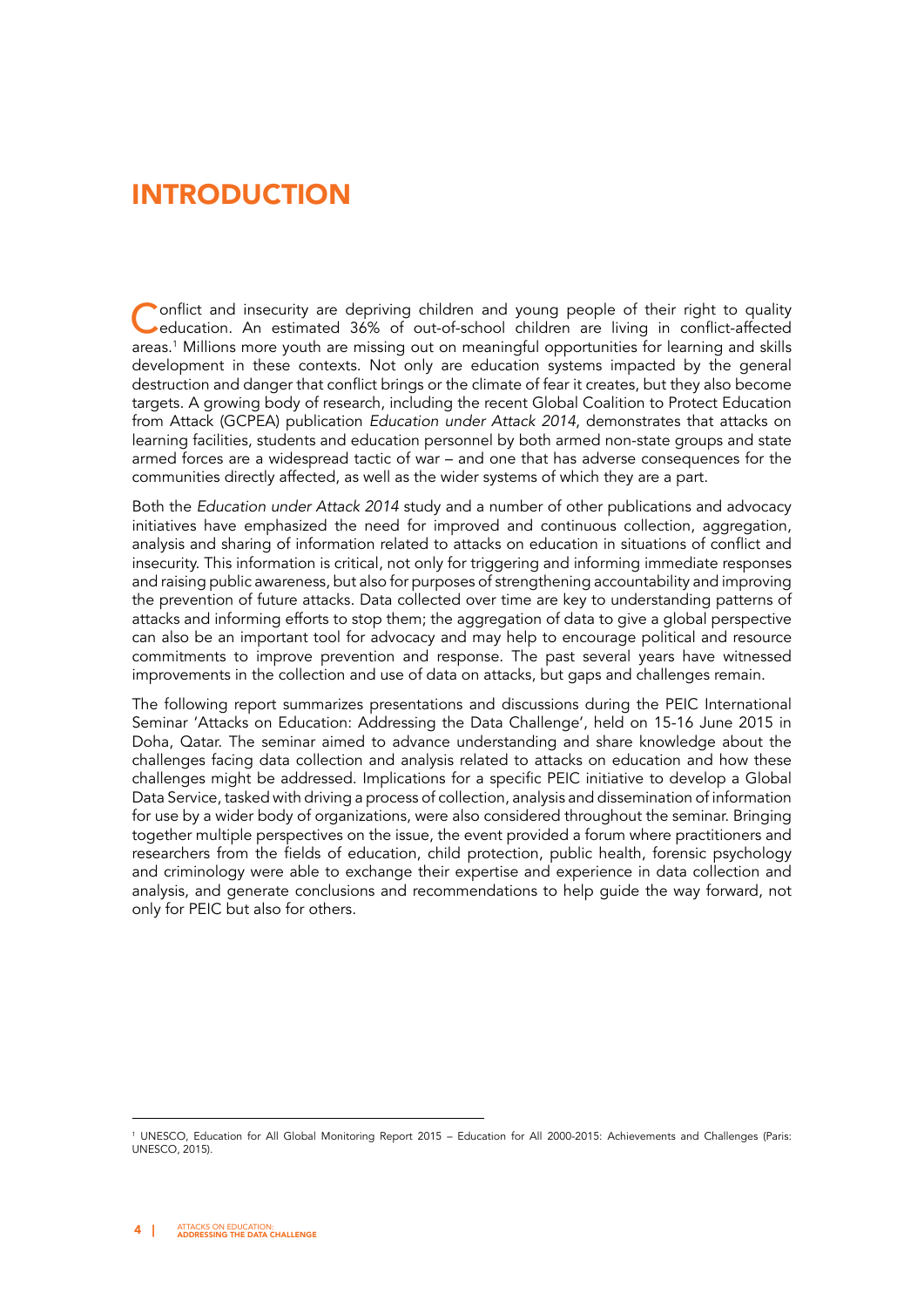### **MAPPING THE TERRAIN**

The seminar began with a mapping of existing processes and tools for collection, analysis and dissemination of data on attacks on education. Participants with relevant expertise provided short overviews of different initiatives in practical terms and using specific country examples, laying the foundation for subsequent discussion of their strengths and limitations.

#### UN Monitoring and Reporting Mechanism (MRM) on Grave Violations against Children in Situations of Armed Conflict

The Security Council has had a mandate on children and armed conflict since 1999, with a framework that includes a number of Security Council resolutions and tools for addressing the following six grave violations:

- Recruitment or use of children by armed forces or armed groups
- Killing or maiming of children
- Rape and other grave sexual violence against children
- Attacks against schools and hospitals
- Denial of humanitarian access to children
- Abduction of children

Tools for addressing these violations include the UN Secretary-General's annual report to the Security Council on children and armed conflict – the latest one covering 23 country situations and including an annexed list of parties to conflict (both armed groups and armed forces) responsible for committing one or more of the six grave violations; a country-specific MRM where such parties are listed; a Security Council Working Group on Children and Armed Conflict which reviews reports and formulates recommendations; and time-bound action plans agreed through dialogue between listed parties and the UN to end violations, which include concrete activities to be undertaken in order to be de-listed.

A party is listed in the annex of the Secretary-General's annual report when one or more of five of the six violations (recruitment or use, killing or maiming, sexual violence, attacks on schools or hospitals, or abduction) has been documented in line with the guidance provided in relevant Security Council resolutions. Once listed, a formal MRM is set up in the country, and is responsible for monitoring and documenting the six grave violations and reporting on them to the Security Council on a regular basis via the Secretary-General's report, individual country-specific reports and confidential quarterly updates; it is also tasked with advocacy and dialogue.

The MRM consists of a Country Task Force (CTFMR), co-chaired by the highest UN representative in the country (i.e. the Special Representative of the Secretary-General in peacekeeping or special political mission settings where there is a Department of Political Affairs or Department for Peacekeeping Operations Mission, or the UN Resident Coordinator in countries without a UN peacekeeping mission) and the UNICEF country representative. Members of the CTFMR include both UN agencies and international and local NGOs; while there is interaction in many cases, the process does not involve the government.

Since Security Council Resolution 1998 was issued in 2011, making attacks on schools and hospitals a trigger violation and providing clearer guidance about what constitutes an attack,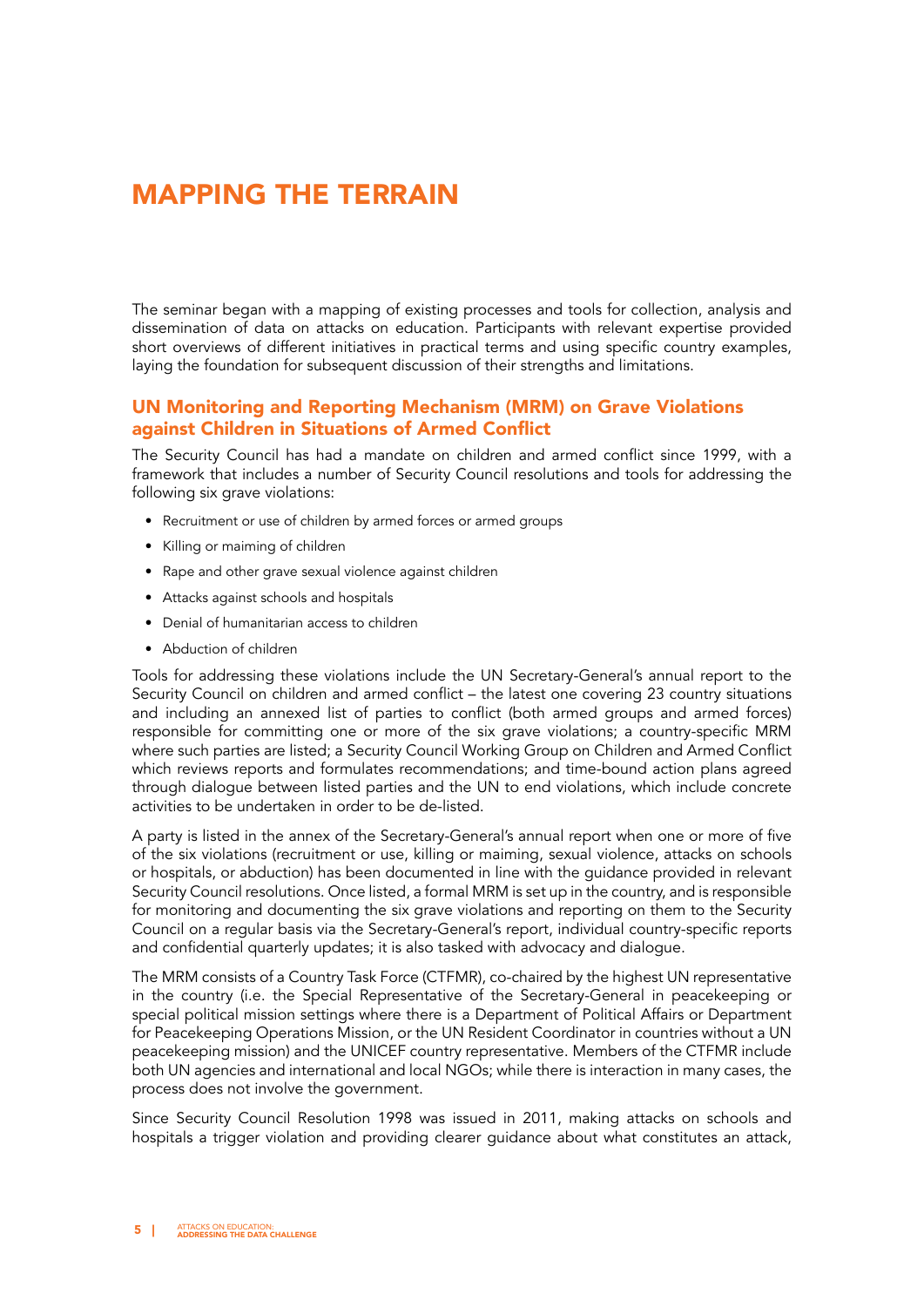the focus on collecting data on attacks on schools within the MRM seems to have increased. SC Resolution 1998 (2011) made it clear that 'attacks on schools and hospitals' is an umbrella term for attacks, or threats of attack, on physical infrastructure but also protected persons in relation to schools or hospitals, and that while only these subcategories could be trigger violations, the MRM should also report actions that impede children's access to education, including military use of education facilities.

In order for attacks on schools to trigger listing, there needs to be evidence that they are 'recurrent' - i.e. 'it should be established that a party to conflict has committed such attacks or threats of attacks several times during one reporting period; this excludes single, isolated incidents or the random conduct of an individual acting alone. The concept of "recurrent" connotes a multiple commission of such acts'.<sup>2</sup>

Data collection is incident-based and includes concrete information such as where and when an attack occurs, the immediate impacts in terms of damage or destruction, the number of children impacted, the perpetrator (if known), and the means used to carry out the attack. In 2014, the UN issued a Guidance Note on Security Resolution 1998 which is intended to provide further clarity around definitions and give clearer quidance regarding the types of information to collect so as to encourage more consistent monitoring and reporting.

Examples from Nigeria and Israel and Palestine were presented to the group to illustrate the process of data collection on attacks on education by the MRM and the challenges faced in very different settings. In Nigeria, where the situation in the northeast has only very recently been called an emergency, the UN has a very light footprint and there is no UN mission, humanitarian cluster system or formal human rights monitoring – which makes it particularly challenging not only in terms of access but also in terms of avenues for referral or response when documenting violations. A CTFMR has been convened and trained to collect information, with sub-groups, comprised mostly of civil society organizations, established in conflict-affected areas. They are also trying to establish an alert mechanism whereby civil society organizations, schools, school associations, government, media, and community members have a channel for reporting information to the MRM, which is then tasked with further vetting that information. Access for MRM partners to areas where attacks are occurring is extremely restricted, however, which makes it difficult to verify incidents. The task is further complicated by the significant risks for monitors who may be suspected by both sides of spying.

In Israel and Palestine, voluntary reporting on violations has been undertaken by a Working Group on Grave Violations against Children since 2010. Both attacks on schools and denial of humanitarian access to education are monitored. The Ministry of Education plays a key role in data collection; focal points in schools (usually, head teachers) have been trained by UNICEF and given a reporting template for reporting information. Information is collated at the school level, then sent to the district level and up through to the Ministry. The Ministry passes the information to Save the Children for a first level of data cleaning (i.e. detecting and correcting errors) and verification, after which it is shared with UNICEF for a second round of verification and entry into the MRM database. Because the MRM is not a formal structure, it does not have dedicated staffing or budget, which makes it difficult to go out to the field to verify information - although it does still manage to verify a significant number of incidents. Data are only able to be released every quarter because of the time it takes for information to be collected, cleaned, verified and entered into the database, which complicates its use for rapid response by Education Cluster partners – although the same 30-40 schools repeatedly constitute about 90% of attacks.

<sup>&</sup>lt;sup>2</sup> Office of the Special Representative of the Secretary-General for Children and Armed Conflict, Protect Schools and Hospitals-Guidance Note on Security Council Resolution 1998 (New York: Office of the Special Representative of the Secretary-General for Children and Armed Conflict, 2014). https://childrenandarmedconflict.un.org/publications/AttacksonSchoolsHospitals.pdf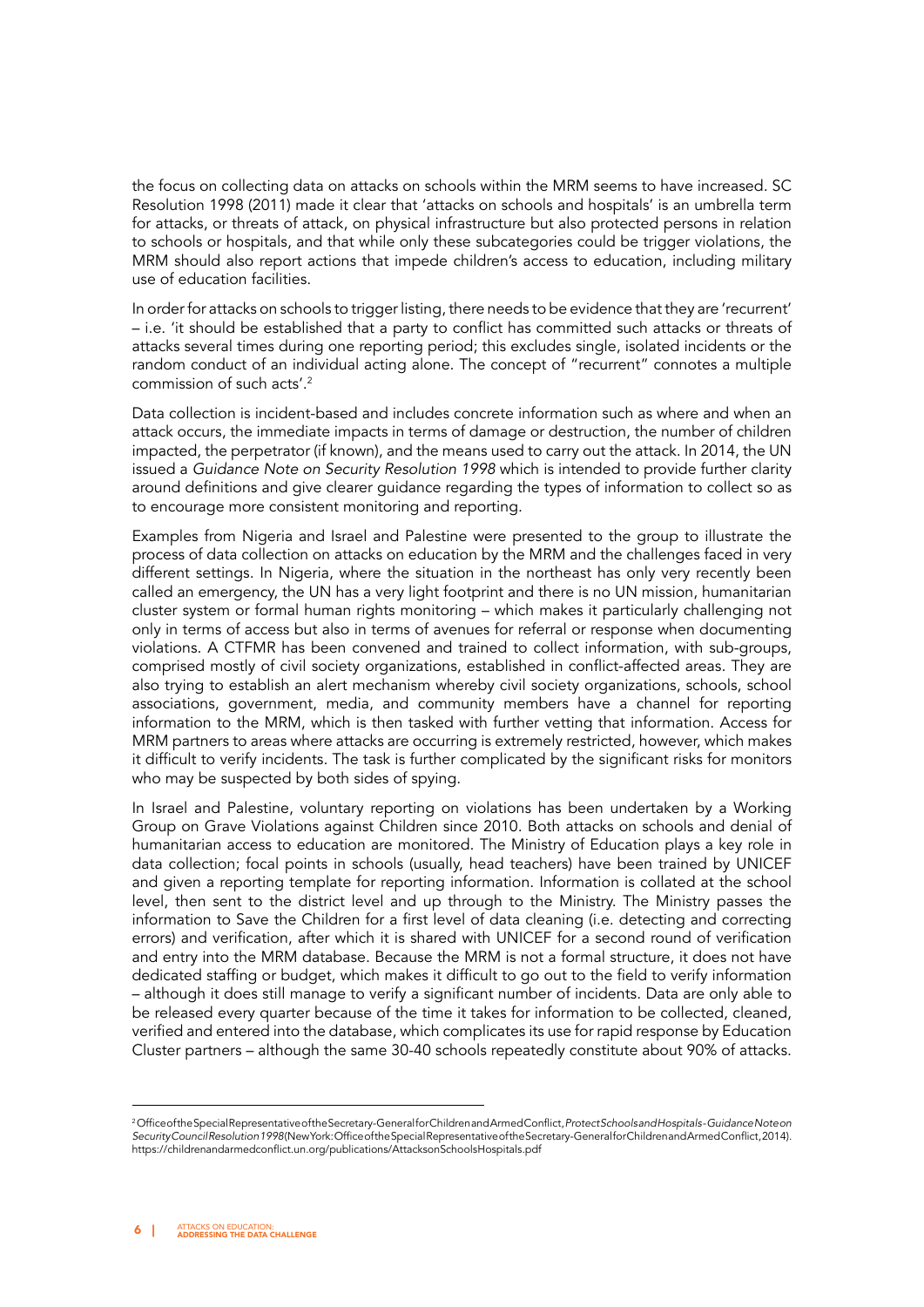The inflexibility of project funding also poses challenges for response. More than anything, however, the use of MRM data for advocacy and effective response to stop attacks is impeded by the broader political context.

#### The Education under Attack Study

Education under Attack is a global study of threats or deliberate use of force against students, teachers, academics, education trade union members and government officials, aid workers and other education staff, and against schools, universities and other education institutions, carried out for political, military, ideological, sectarian, ethnic or religious reasons. UNESCO published the first two volumes of the study in 2007 and 2010, and GCPEA has since taken over production of the study, releasing the latest version in 2014.

Education under Attack 2014 covered the period from 2009 through the first half of 2013 and looked at attacks on all types of educational institutions, students and staff at all levels of the education system around the world that fit with the agreed definition of an attack. It also looked at military use of schools and universities. The study used several different types of source, including UN and NGO publications (e.g. SG annual reports on CAC, situation reports, country studies, cluster advocacy briefs) and online media reports, primarily in English and French but also in Spanish. Information requests were sent out to field offices of GCPEA member organizations and key informant interviews were conducted with human rights researchers and field-based staff of UN agencies and NGOs. Online media were trawled using the same sets of key words for a wide number of combinations of possible search terms. In-country researchers were commissioned in a small number of countries where the situation was particularly complex or the accuracy of available information was particularly difficult to assess.

Some of the challenges encountered in preparing the latest volume included the exponential expansion of information available (which had not been anticipated in the design of the project), grey areas in terms of fit with agreed definitions, and the lack of standardized use of terms and indicators across organizations reporting attacks on education. While the layers of review and differing approaches among members of the Coalition made the process of producing the final version more labour intensive, the result was a very well-reviewed and much stronger data set.

The report was intended for a general audience, as well as relevant actors, and the language used was deliberately pitched at the lay reader so as to raise awareness about the scale and nature of the problem in the hope of increasing pressure to stop attacks and support response. In terms of monitoring its impact, this has not been done in a formal way – although it would be very useful to build such assessment into the project the next time around so as to have a better idea of who reads the report and how it is used. Media coverage of the last report was minimal, partly because it is difficult to get such coverage but also because the press releases did not have a strong news story or angle; this was in part due to the fact that the report could not describe change over time or the current scale of attacks in a precise way because of changes in definitions and scope and because of the differences in definitions used and types of information provided by agencies collecting data on attacks. Ideally, the research should be set up in such a way as to ensure that a clear and precise news angle will emerge, and the launch of the report should target the wider public via the media, as well as relevant actors.

GCPEA is embarking on preparation of the next volume, Education under Attack 2017, and is factoring lessons learned into planning and resourcing for the study. There is recognition that key messages should be thought out from the start and that thematic elements commissioned should reinforce these messages. It may also be useful to think of building in a process for monitoring the impact of the study, although attribution is obviously a considerable challenge.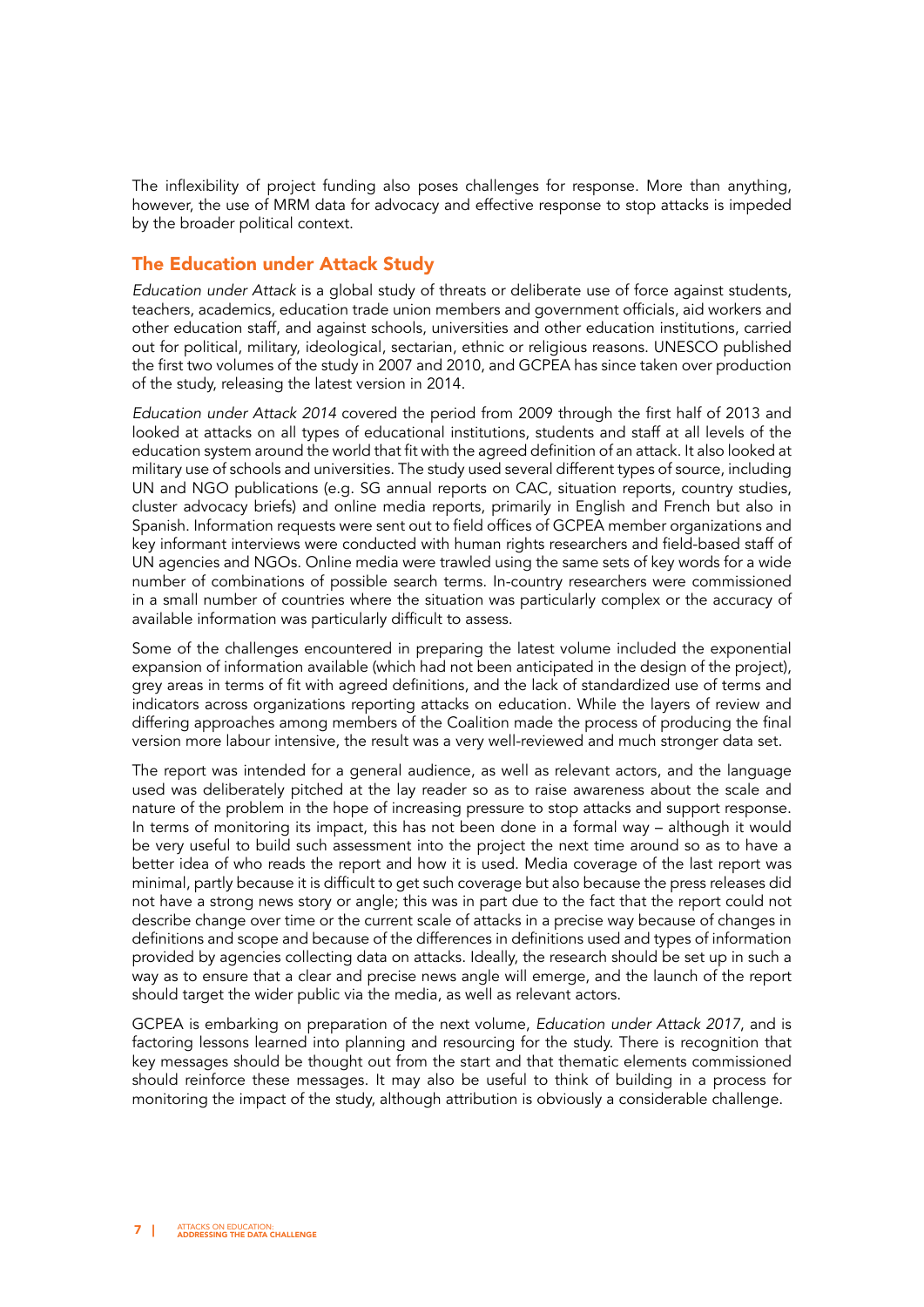### **Field Research**

Recent work undertaken by the Columbia Group on Children in Adversity with funding from PEIC was presented to illustrate the value of in-depth-field research for obtaining a more complete picture of what is happening in a given context. The Program on Forced Migration and Health at the Columbia University Mailman School of Public Health and the Columbia Group for Children in Adversity have been involved in applying public health methods to child protection issues and human rights monitoring, and specifically to the issue of grave violations against children – for example, conducting sensitivity analyses of the MRM to compare the number of MRM-reported incidents against the number of incidents that are actually taking place. The aim of this specific based methodology that could enumerate attacks on education within a given recall period project with PEIC was to develop a cost-effective, efficient and reproducible non-populationin a particularly-affected region, characterizing their frequency and type, and could easily be replicated elsewhere to enable better data collection and analysis.

The study was carried out in the South Kivu province of the Democratic Republic of the Congo (DRC) and in Mogadishu, Somalia, working closely with education authorities, international agencies and civil society groups in both contexts. Key actors with privileged knowledge of attacks (from 54 different organizations in the education and child protection sectors in South Kivu and from 26 organizations or groups in Mogadishu) were identified and interviewed using interview guides that allowed for a qualitative review of what happened in addition to the collection of more quantitative indicators such as the name of the school attacked and the date of the incident. The researchers then used purposive sampling to determine a subset of reported attacks for verification (which involved interviews with on-site informants in the case of South Kivu, and a combination of on-site informant interviews and searching news archives for reports by reputable media sources in the case of Mogadishu). In DRC, for example, the verification rate was approximately 80%. Most reports that were not able to be validated fell outside of the recall period, while in several cases it was not sufficiently clear that they fitted the definition of 'attacks'; only one reported incident seemed not to have actually occurred. While 238 incidents of attack or military use of schools were reported in South Kivu during the recall period, the MRM had only about half this number listed for the same year over the entire country.

#### **Counting Out-of-School Children**

In its work to reduce the number of out-of-school children worldwide. Educate A Child (EAC) collects, analyses and uses data to monitor access and retention and to better understand and address the obstacles to completing an education that children are facing. Their commitment is to influence the enrolment and retention of at least 10 million out-of-school children by 2015/16. In reaching this goal, EAC uses a partnership model, providing co-funding to implementing partners with established education approaches and on-going interventions within communities where they work. For its monitoring and evaluation work, which is a key component of the programme, EAC draws upon these partners to collect data on an ongoing basis. They use an online system whereby partners can upload data themselves using EAC quidance regarding the collection and submission of data. Validation controls are built into the system, but EAC does additional data cleaning in conversation with partners and regularly conducts field visits to see where students are and how information is being collected.

EAC has 41 projects in 36 countries. Priority countries are identified on the basis of having large numbers of out-of-school children, as well as partners with a demonstrated track record of successful interventions in these countries. Of the countries in which EAC is currently working, a substantial number are in some way experiencing the effects of conflict or insecurity (whether because they are or have been sites of violence, or are hosting refugee populations from neighbouring countries). A lack of institutional capacity, issues related to the consistency, quality,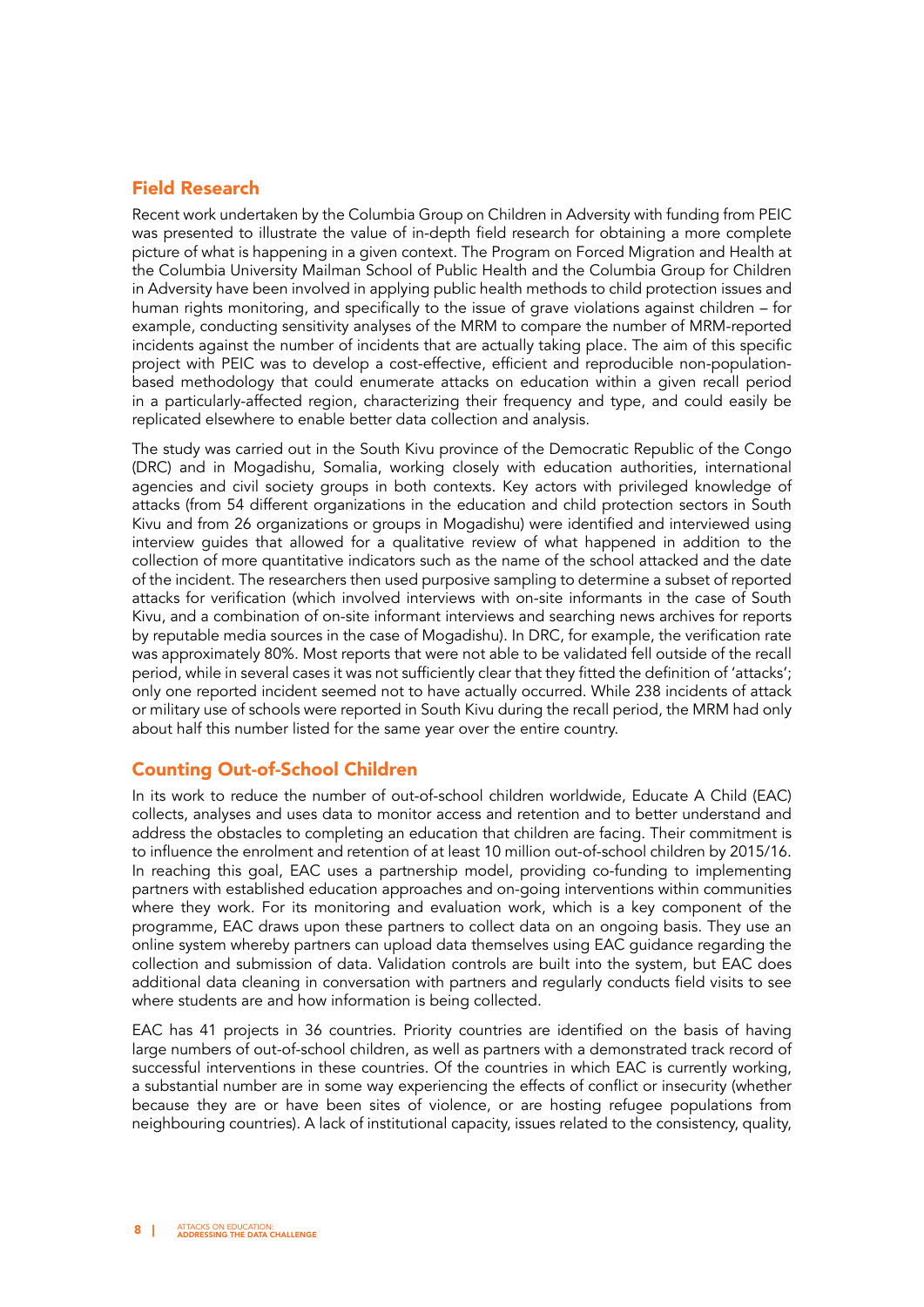accuracy and timeliness of EMIS use, and population movement in the case of refugees and IDPs are some of the data collection challenges faced.

At present, EAC's data collection does not have the level of detail required to be able to show correlations or causal links between enrolment and retention issues and attacks on education in areas of heavy incidence – although there may be some more qualitative information that comes through in technical reports. Each additional piece of data collected has a cost implication; however, collecting metrics that might help to give a clearer sense of the impacts of attacks or finding some way to link the EAC database with PEIC's future database may be something that would be of interest to partners working in affected contexts and could be viable assuming additional resources are available to do so.

#### Global Terrorism Database

Managed under the auspices of the National Consortium for the Study of Terrorism and Responses to Terrorism (START) centre, the Global Terrorism Database (GTD) is an open source, incident-based database that captures information on terrorist events around the world from 1970 onward, including more than 140,000 incidents to date. The GTD crawls thousands of publicly available sources daily using an automated search string process to filter out over two million sources, which are then culled further by a machine learning model to about 2,500 daily reports that need to be reviewed manually by a team of experts. Information is collected on at least 45 variables for each case, with more recent events including information on up to 120 attributes so as to capture more nuance.

The database relies primarily on media sources and a given incident needs to have at least one fairly strong international media source to be included, although this can be supplemented by other types of source. Validity scores are assigned to indicate the quality of the different sources substantiating an incident. Entries in the database are updated as needed if and when new or revised information becomes available. The GTD employs approximately 12 senior staff, 10 hourly staff and 20-40 interns to complete the work of reviewing incidents and coding and entering data into the database.

The definition of terrorism used by the GTD has evolved since the project of data collection began in 1970 in light of divergent opinions on what constitutes a terrorist act. For events from 1998 onward, the original definition used has been parsed into three parts and coded accordingly so that users can select only those cases that meet their own definition. In keeping with the original state actor and, in addition, two of the following three criteria also has to be met for inclusion: definition, each incident has to be an intentional act of violence or threat of violence by a non-

- 1. The violent act is aimed at attaining a political, economic, religious, or social goal;
- 2. The violent act includes evidence of an intention to coerce, intimidate, or convey some other message to a larger audience (or audiences) other than the immediate victims; and
- 3. The violent act is outside the precepts of International Humanitarian Law.<sup>3</sup>

A more expansive approach has been taken to include cases where there is not enough information to distinguish definitively between terrorism and insurgency or where there may be doubt that the incident was truly a terrorist act, although users can exclude these cases from their searches. It should be noted that the database does not include state-sponsored attacks or criminal acts

 $^{\text{\tiny{\textup{3}}}}$  Global Terrorism Database, 'Data Collection Methodology': http://www.start.umd.edu/gtd/using-gtd/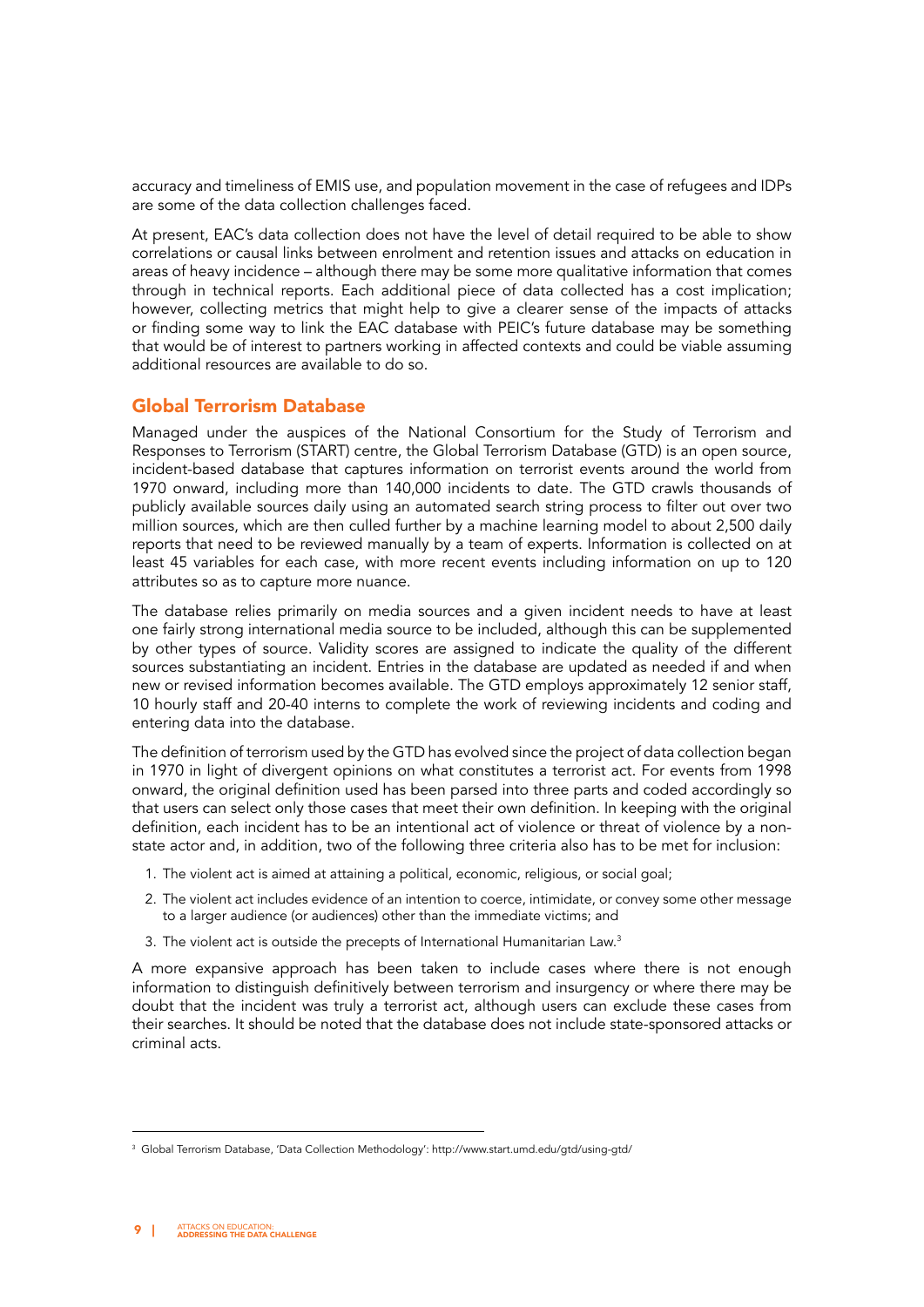The GTD does include 'educational institutions' as a target variable, and might be a helpful source for future data collection and analysis of attacks on education. While information about attacks on students and staff would be captured when these incidents occur in the immediate vicinity of education institutions, on school transport or during a school trip, such attacks would otherwise be coded as attacks on civilians and may be more difficult to identify.

#### **Behavioural Analysis of Attacks**

Analysis of patterns in perpetrators' behaviour was also highlighted as a potentially valuable tool for better understanding and using data on attacks on education. Dr Margaret Wilson presented her work in this field, which focuses on patterns in different forms of terrorist attacks, and most recently has looked at the behaviours associated with educational institutions as terrorist targets. The methods of behavioural analysis that she uses, including Multidimensional Scalogram Analysis (MSA), reveal patterns that can have important policy implications; a better understanding of what a group's activities include and how they might be changing over time can provide information on how to anticipate, prepare for, respond to and potentially even prevent .attacks

#### **Small Arms Survey**

The Small Arms Survey is a global centre, based at the Graduate Institute of International and Development Studies in Geneva, Switzerland, that generates evidence-based, impartial, and policy-relevant knowledge on all aspects of small arms and armed violence and serves as a resource for governments, policy-makers, researchers, and civil society. It hosts the Secretariat for the Geneva Declaration on Armed Violence and Development, a diplomatic initiative that seeks to achieve measureable reductions in armed violence and improvements in human security.

In the context of its work on small arms and armed violence, the Small Arms Survey has recently begun looking at attacks on education. It has become interested in the dynamics of violence and education because of links to its work on the Geneva Declaration, and has started to examine the kinds of data that are available regarding attacks. Using the GTD and Education under Attack 2014, Small Arms Survey researchers have undertaken analysis and proposed a framework for better understanding the phenomenon of attacks that disaggregates data and looks at it across four dimensions: frequency, targeting, repertoire (i.e. situating attacks on education in relation to other types of violence in which an armed group engages) and purpose. The proposed framework has been applied to analysis of Boko Haram attacks in Nigeria.

As part of this work, the researchers developed their own 'Attacks on Education' database, which includes seven datasets: the Attacks on Education Incidents Dataset, by armed conflict and year General on children and armed conflict; the Attacks on Secondary and Tertiary Dataset (March (2008-2013); the Repertoire Dataset (2008-2013), compiled from annual reports of the Secretary-2011-December 2014); Attacks on Education - Pakistan Dataset (March 2008-December 2014); Attacks on Education – Honduras Dataset (2007-2013); Attacks on Education – Colombia Dataset (2007-2013); Attacks on Education - United States Dataset (2001-2011). These datasets were compiled using media reports, national statistics, civil society reports and MRM data reported by the Secretary-General. While there is considerable overlap with Education under Attack in terms of scope, the database uses a broader definition of attacks on education, also including incidents of violence against students, personnel and education institutions not carried out by armed groups or armed forces, or individuals associated with armed groups or armed forces (such as rampage shootings at schools or universities by lone actors).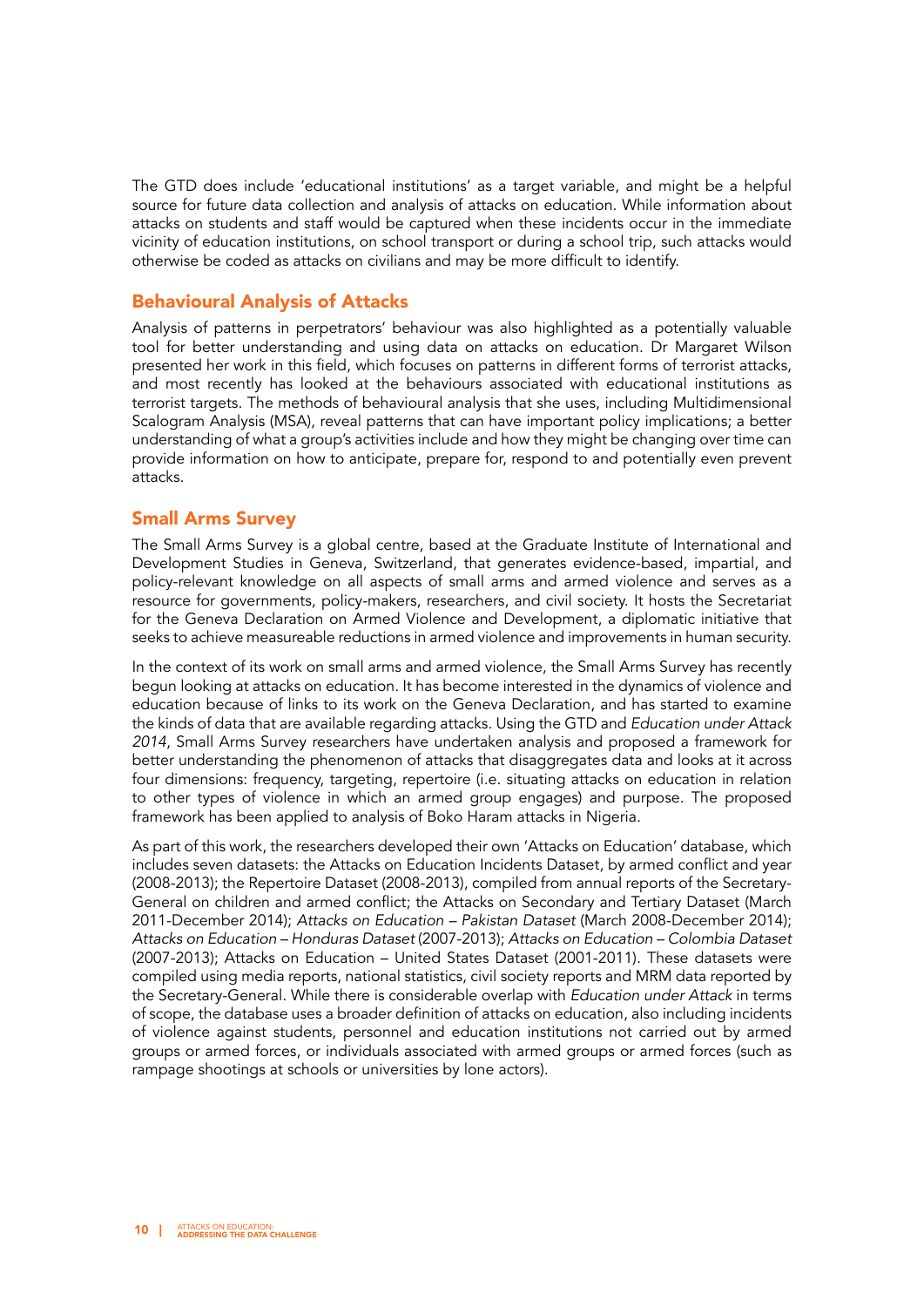### **Humanitarian Technology**

Humanitarian information and communication technologies have the potential to strengthen the collection, analysis and use of data regarding attacks on education, including by facilitating the work of UN and NGO partners on the ground as well as the sharing of that information at global level. Although largely untested for monitoring attacks on education, there are some promising examples of the use of new technologies in relation to child protection issues and the documenting of human rights abuses.

Possible applications range from the use of digital data collection and information management tools, and the analysis of aerial imagery of infrastructure and activity around schools, to the mapping and visualization of data using GIS tools, and the development of crisis maps or other crowdsourcing tools that enable a defined group of users to contribute information about attacks. Use of new technologies for monitoring and reporting may help to complement existing methods for gathering, verifying and analysing data on attacks and could enable collection or verification of data from areas that might otherwise be hard to reach for security or other reasons. They might be used as a means of receiving alerts that trigger further investigation into time' and to enable better visualization of data that facilitates analysis of patterns and trends for a particular incident or locality. They also stand to make data more readily available in near 'realpreparedness and prevention.

New technologies can also enable the sharing of information with policy-makers and practitioners in ways that make the agenda more readily understandable and facilitate their work on this issue. For example, Watchlist on Children and Armed Conflict and the Permanent Mission of the Principality of Liechtenstein developed a smart device application on the UN's Children and Armed Conflict agenda 'to provide policy-makers and those seeking to influence them with readily available key documents and appropriate language on child protection issues in order to increase the agenda's impact'.<sup>4</sup> Another project is now underway to build a mobile version of the Guidance Note on Security Council Resolution 1998 so as to make it easier for field-based colleagues to have information readily at-hand on how and what to report in relation to attacks on schools and hospitals.

 $^4\,$  Smets, Eva, Dornig, Swen, Koller, David and Blanchard, Brooke. Children and Armed Conflict – Mobile Application (New York: Watchlist on Children and Armed Conflict, 2012). http://lucid-berlin.de/CAAC/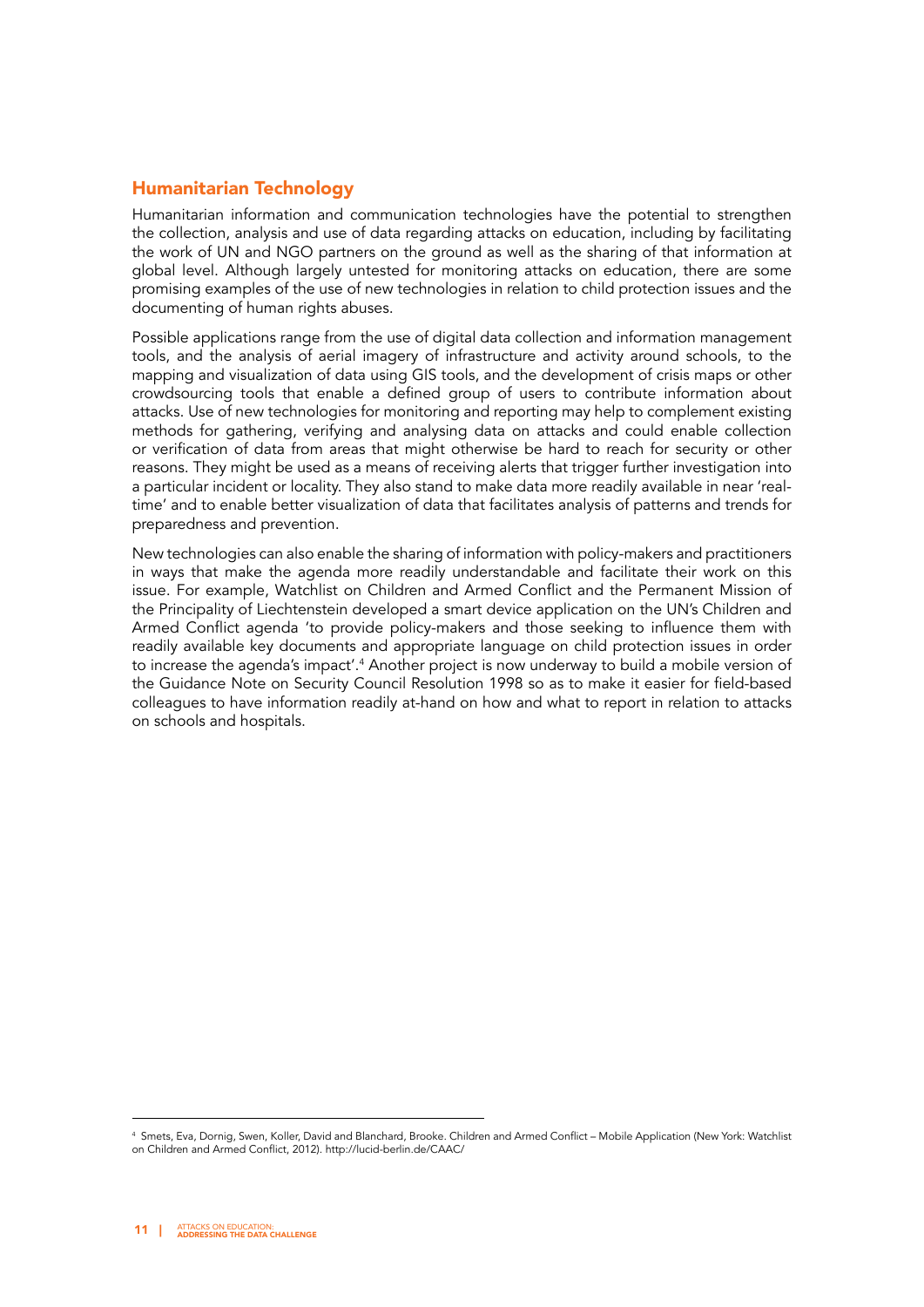## DEFINING THE DATA CHALLENGE

After having laid out different means of collecting and analysing data on attacks, seminar participants considered the strengths and weaknesses of available tools and approaches and the ways in which these different methods might be brought together. Pros and cons of the MRM and the Education under Attack process were elaborated in detail, as these have been the principal sources or aggregators of attacks data over the last several years, but advantages and disadvantages of other approaches were also discussed.

Identified strengths of the MRM process include the higher threshold of verification it employs (i.e. UN verification), which gives the data more weight with certain audiences and for certain uses; the fact that it has a strong mandate and clear reporting obligation to the Security Council, which puts pressure on the UN to monitor violations and provides a clear political pathway for use of data; the obligation of the UN to use its resources to do this work and the cooperation and division of labour within CTFMRs that results; and the experience and expertise accumulated in terms of data collection and verification.

However, the MRM remains quite narrow in terms of its mandate and covers only a subset of countries and of violations. Whether or not a country is listed depends on demonstrating a 'recurrent' pattern of UN-verified attacks; but this language is open to interpretation and the decision about whether to list a country remains ultimately a political one – which means that monitoring and reporting are neither mandatory nor resourced in several contexts where attacks are known to be occurring. Access issues in high-intensity conflicts make it very difficult to verify incidents in certain areas, which may result in an under-reporting of attacks. Because 'attacks on schools and hospitals' includes various sub-violations, it is comparatively more complicated to monitor than other violations and more training is needed for actors involved on the ground. At present no shared database exists and different CTFMRs are using different templates, formats and indicators, which creates problems for consistency and accurate categorization of incidents across contexts. Also, there are significant delays in the reporting of information, which complicate its timely use by responders on the ground.

Among identified strengths of the *Education under Attack* process were the comparatively broader scope covered (i.e. attacks on education and military use at all levels of the education system in both conflict and non-conflict situations) and the volume of information able to be gathered and honed to give a more accurate sense of the global scale of the problem. Because the report was produced by a coalition, multiple perspectives were brought into the review of the document, which strengthened both the data set and the quality of the report overall. The study also provided an ordinal scale of severity/frequency and a comprehensive set of figures and citations that could be used to inform other research.

While comprehensive, the process of data collection and analysis for Education under Attack has a number of drawbacks. Because the definitions and processes used have changed from one report to another, because of increases in the availability of online sources, and because of increased attention to this issue and improved monitoring and reporting, it is very difficult to identify or analyse trends. Also, the scale of severity used is complicated by the difficulty of putting a hard figure on how many attacks occurred; the current scale includes both the number of incidents and the number of targets or victims, as well as the number of facilities used for military purposes. The report is produced once every several years, which means global data are only available periodically, and, given the vast and increasing quantity of available information,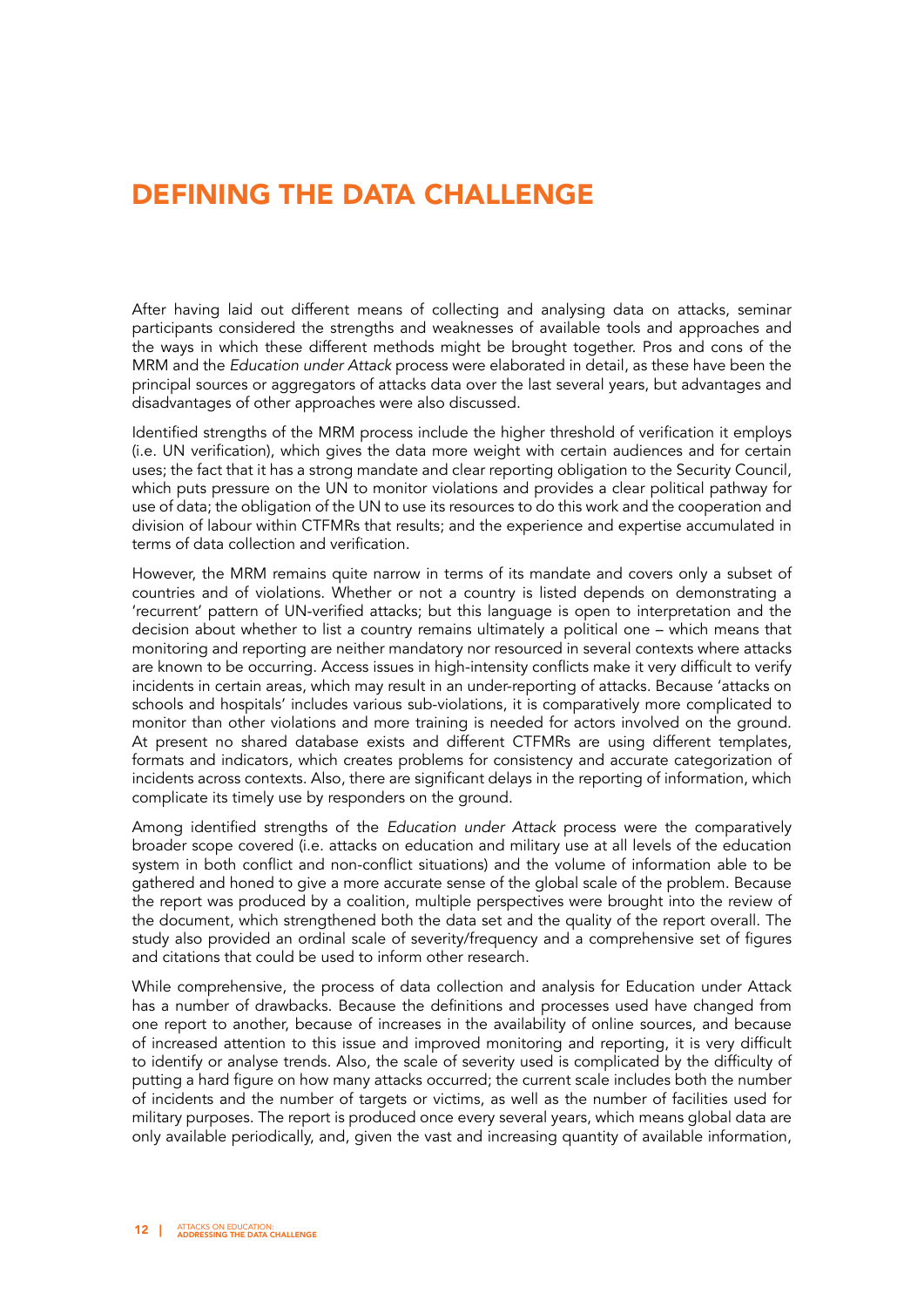it has become incredibly labour intensive to trawl retrospectively through multiple years' worth of reporting.

Participants pointed to the value of doing the kind of surveillance undertaken by Columbia University and PEIC in DRC and Somalia, which lends a combination of depth and coverage that gives a much better understanding of what is going on behind the figures reported by the MRM or Education under Attack, for example. Using new technologies, such as a mobile application for digital data collection that could expedite the process of collecting, cleaning and analysing data, was also cited as an area worth exploring (particularly in reference to the MRM) – although the associated risks and challenges (e.g. ensuring the security of data providers and data itself, the reliability of information collected, the availability and quality of mobile and internet networks) need to be considered carefully. The GTD was identified as a valuable source of information on attacks, although the definition and target variables used mean that it will only capture a percentage of attacks on education. Participants suggested that collaboration with EAC might be explored further to work on collection of data on the impacts of attacks. Furthermore, they felt that the deeper analysis of patterns of attacks and patterns in the behaviour of perpetrators that innovative methodologies and tools might enable would help to give a better conceptual understanding of the issue and have important implications for prevention and response measures.

Participants also identified a number of more general challenges for data collection, analysis and use, including:

- verification of information (both in terms of process and standards which are necessarily linked to the purpose or use of data);
- gaps in coverage (whether of a particular type of incident or target, or of a particular context) and information (regarding longer-term impact as well as perpetrators and motives);
- delays between the initial collection of data and its availability for use;
- sound determination of trends (especially when definitions and indicators have changed over time and sources have multiplied);
- the politics of data and the security risks for sources as well as victims;
- incentives for reporting (e.g. showing data providers that the information they share actually goes somewhere and has an impact or elicits a concrete response to encourage their continued participation in monitoring):
- use of different indicators and definitions by those involved in monitoring attacks:
- comparison across countries;
- the sheer volume of information available: and
- the resource implications of more and better data collection and analysis.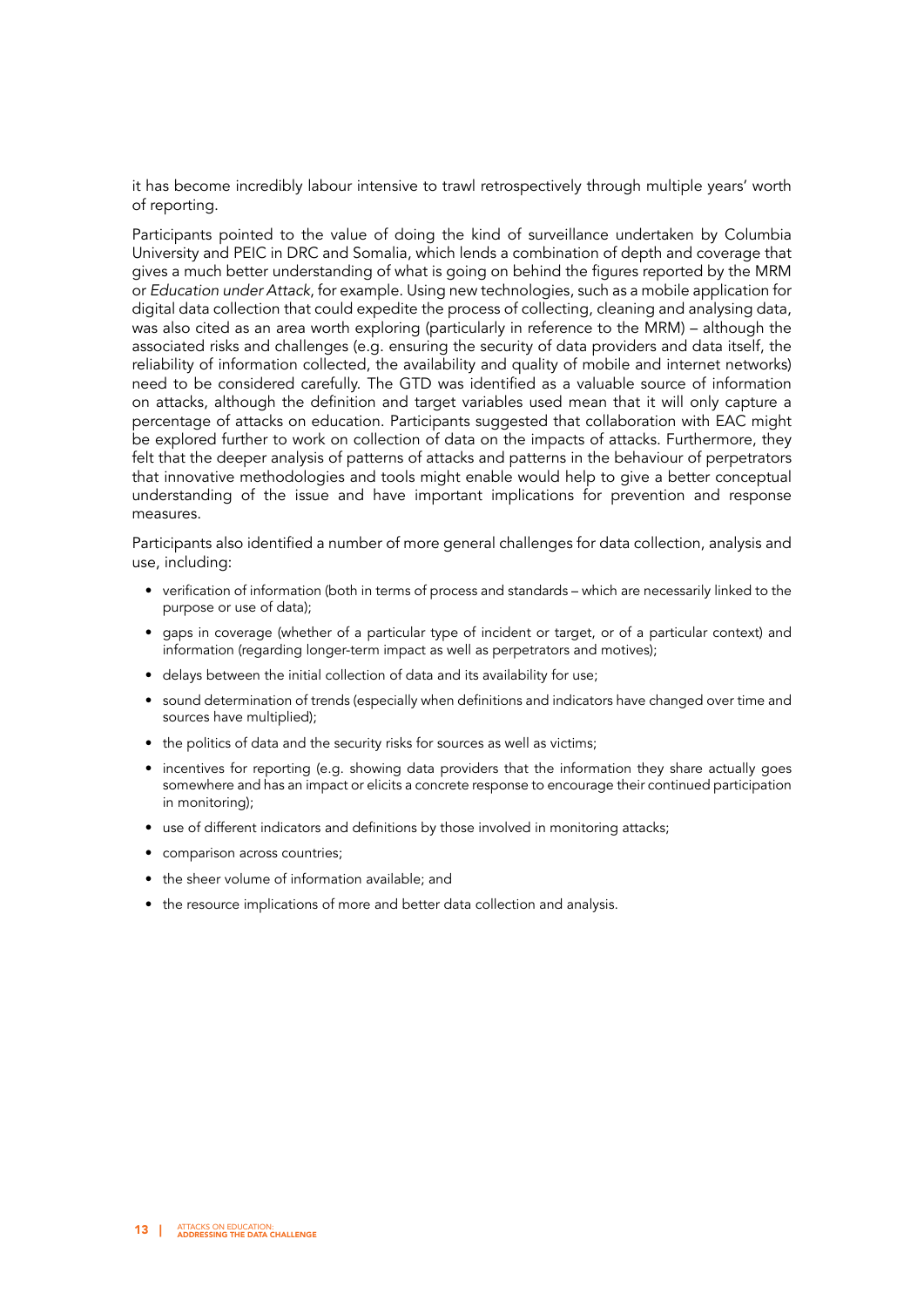# **CONTEMPLATING TEMPLATES**

In identifying possible solutions to some of these challenges, participants considered the kinds of information that should be collected and the possibility of moving towards the use of standardized templates by different organizations monitoring attacks on education. This would help to improve the quality of data and enable more reliable comparisons over time and across .countries

Even within the MRM, for example, there are discrepancies in the way data are presented or categorized from one country to another, particularly in the Secretary General's annual reports and in responses to requests for information; some CTFMRs combine numbers of attacks on schools and hospitals, while others use the term 'attacks on schools' to include all attacks on education and incidents of collateral damage, which can introduce inaccuracies when aggregating or comparing data. The Guidance Note on SC Resolution 1998 is gradually helping to create convergence in the use of definitions and indicators, but there is no standardized template or database design used across MRM countries.

The example of the database used by the MRM in Palestine was presented to give an idea of what might be possible in terms of indicators and use of the template for data collection and analysis. It was suggested that the definitions agreed in the Guidance Note and in Education under Attack 2014 could be used as the basis for developing standard indicators that would capture both incident details and impacts. Templates could either be printed and used in the field or developed into applications for phones and tablets that would facilitate their use. A conversation would be needed among key partners to see whether agreement might be reached to use a core set of common indicators (in addition to whatever additional information individual organizations might want to collect), but there does seem to be interest, at least among some partners, in better systematizing data collection on this issue.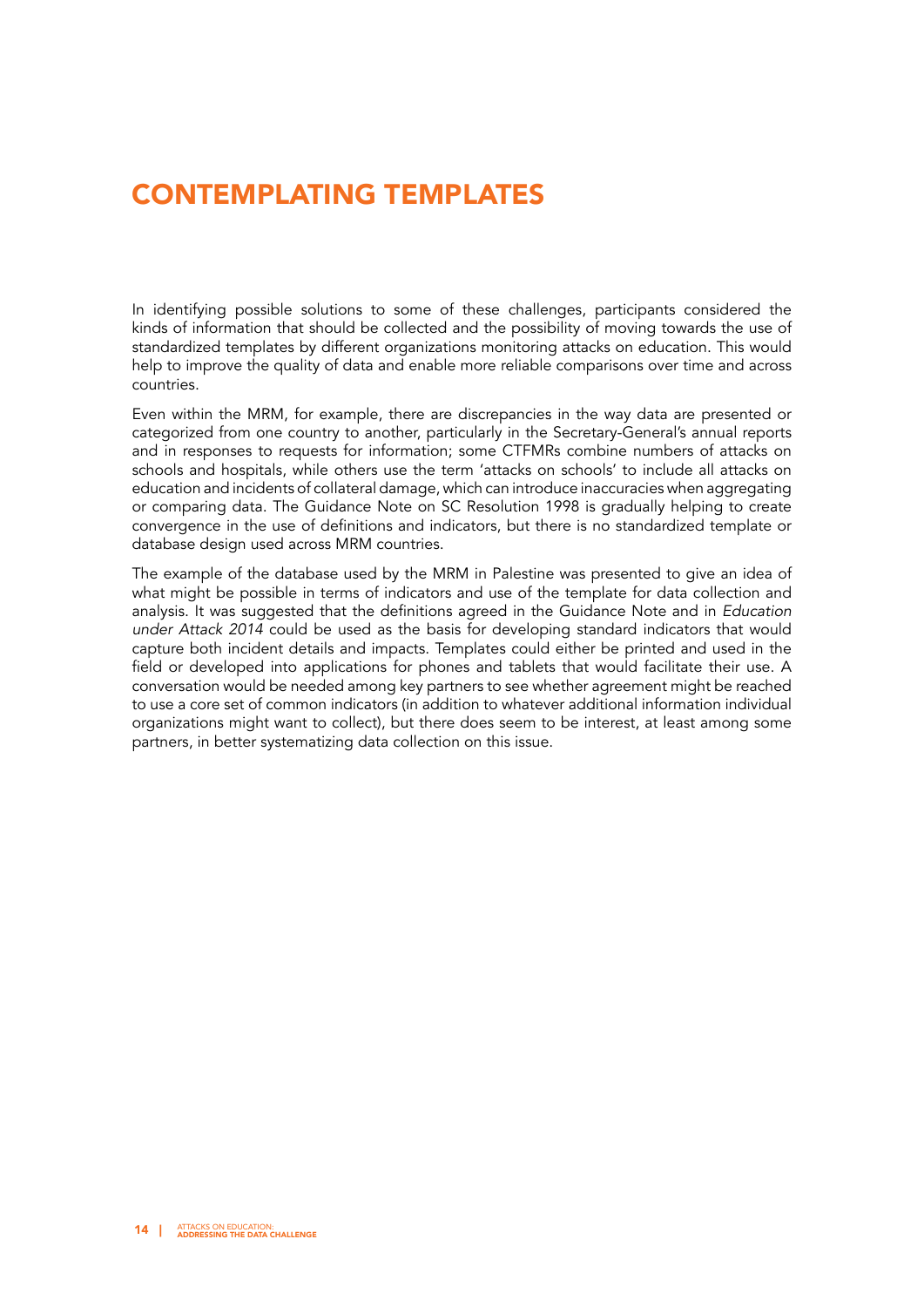# DEBATING DATABASES AND DATASETS

Particularly with PEIC's idea of developing a Global Data Service in mind, participants considered what might be needed in the way of databases and datasets and what, in an ideal world, a global database would look like – how it might feed off, contribute to and communicate with other data collection systems and processes, which process and standards of verification it would use, what variables it would include, and whether it would be publicly accessible. It was agreed that a global data service should use available datasets in addition to undertaking its own complementary research. The importance of compatibility with other systems such as EMIS or MRM databases was emphasized, as was the value of two-way partnerships with users of the service to encourage information flow and the sharing of data collected at field level using secure and confidential means. Market research to assess the needs and priorities of potential end-users was suggested as a key step in the process of developing such a data service.

Specifically, regarding the MRM, participants saw value not only in the MRM using data from a global data service, but also in consistently sharing data with the service (beyond what is publicly available via SG annual reports or country reports). However, CTFMRs may be reluctant to share data with a global initiative for a number of reasons, including the political sensitivities of information and the nuanced understanding of the context required to accurately interpret such information.

Participants also discussed the different purposes of gathering data and its potential uses, and agreed that these should be factored into decision-making about what a global database collects and how it is verified. The idea of assigning validity scores to the types of sources used and/or the level of verification was also mentioned, so as to allow for maximum inclusivity or coverage and, at the same time, enable users with different needs to set their own criteria for verifiability. For example, in Nigeria, the MRM qualifies information by level of reliability into three categories: alert, documented, UN-verified; given challenges of access, this allows them to use information about reported incidents even if it does not have the weight of UN verification.

A global data service should seek to collect incident data of both a quantitative and, where available, more qualitative nature on the full range of attacks, as well as impact data (both immediate and longer term). Regarding impact data, which is less straightforward to monitor, one option might be to integrate EMIS data into the database so as to get more information about school closures and enrolment and attendance rates from one year to the next (both for affected schools and those in their vicinity). Eventually, it would also be interesting to collect information on responses to attacks, but it was agreed that this should be done once the work on attacks data is better established. Being able to map the locations of incidents and to be able to use indicators to map different layers of information that would enable visual analysis of data and help to show patterns and trends would also be an important function.

There was some debate around the question of whether to make a global data service's database and datasets publicly available, selectively restricted, or completely restricted, and a number of concerns related to the security and confidentiality of sensitive information were expressed. One suggestion was to grant access to certain kinds of information or analysis on a selective basis, with a case-by-case review by some type of ethics committee. While allowing public access to datasets was thought to be problematic for reasons of security and confidentiality, the point was also made that selective access could be problematic politically. Another option might be to have a version that could be publicly shared that would not include details of a sensitive nature (such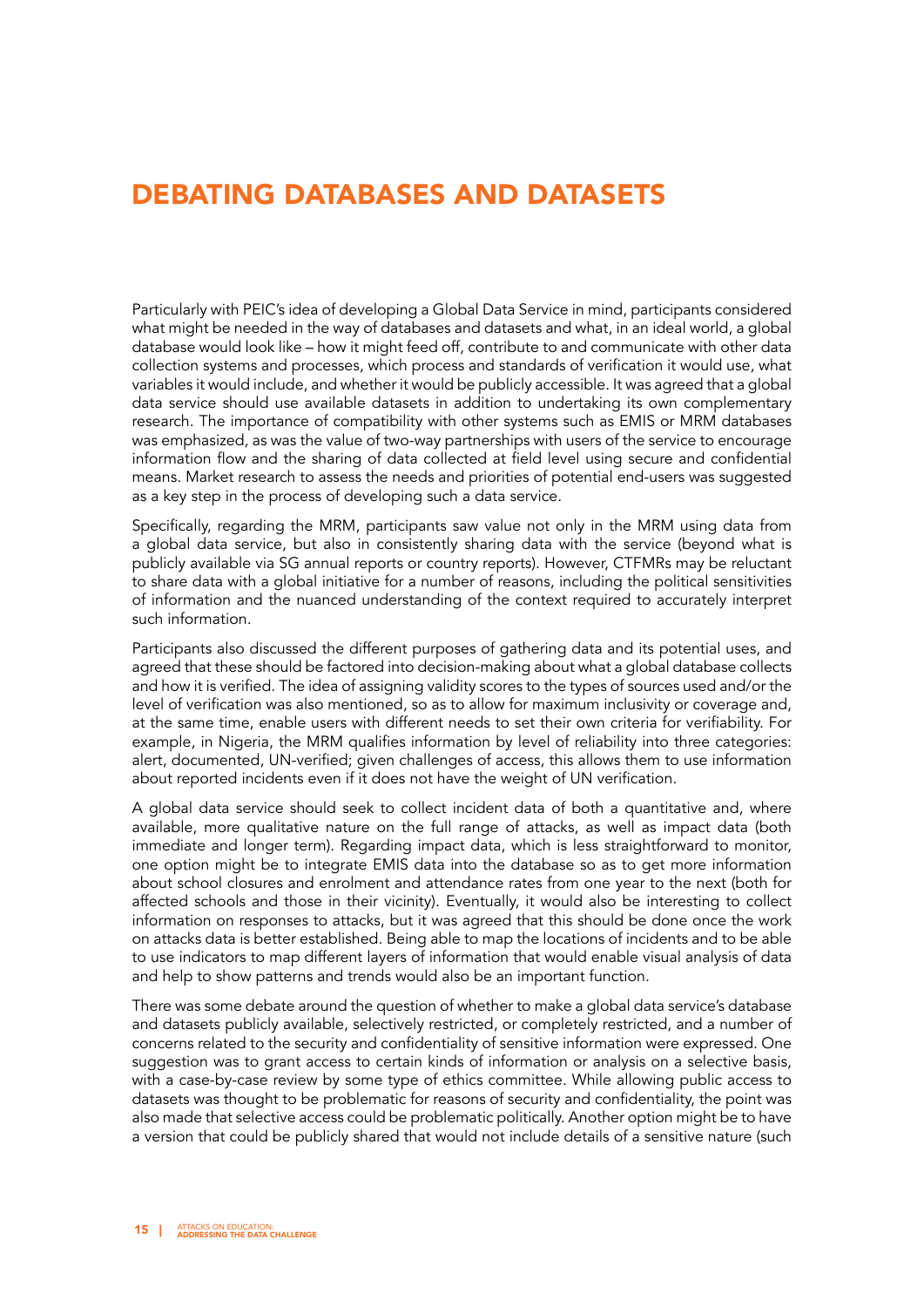as names of victims) or source, provided that standards and processes of verification for inclusion are made clear. The point was made that it is important to think through not only sensitivity of the content of the database but also potential misuses or misrepresentations of the data.<sup>5</sup>

<sup>&</sup>lt;sup>5</sup> For example, one of the challenges the GTD has faced is the misrepresentation of data by some users; this is likely due to inexperience in working with data. Changes in the GTD's collection methodology have resulted in a significant increase in the number of sources and reports and therefore in the number of terrorist incidents the GTD has captured. Without controlling for the difference in collection techniques, the increase in sheer numbers of incidents could give the impression that terrorism had increased dramatically; while a substantial portion of the shifts are representative of legitimate change, some unknown portion is also likely reflective of collection techniques. Potential misrepresentation will be a challenge for attacks on education as well in that, for example, what looks like an increase or clustering may not necessarily be accurate, specifically in terms of breaking an incident down into several violations which may give the impression that there is more activity on the event level than there actually is. The Global Data Service is also likely to face similar challenges in terms of increased volume of information. Awareness of these kinds of things should inform database design, while accurate trend analysis can be facilitated by using the same methods and indicators over time and controlling for different generations of collection techniques.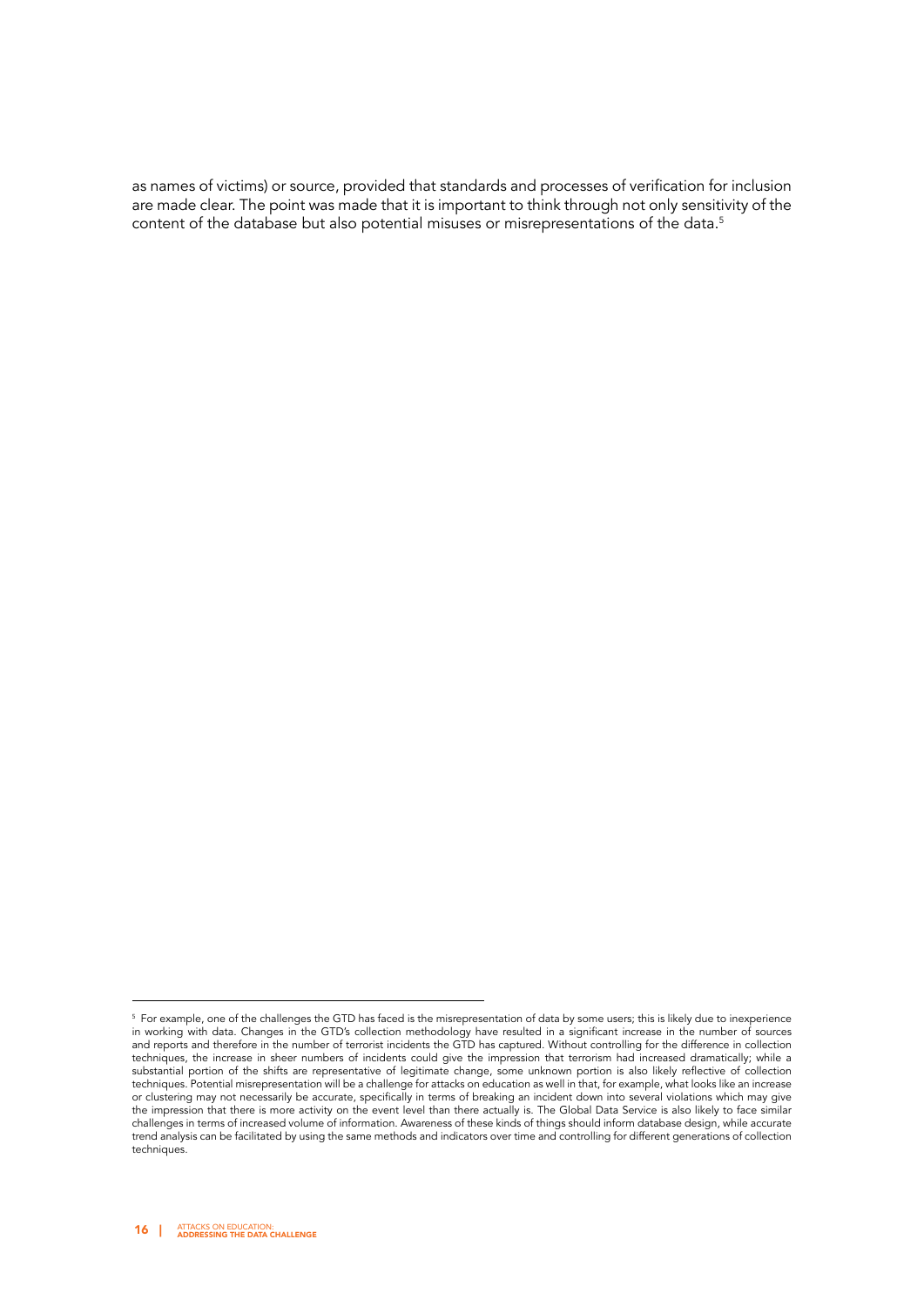## **DOING THE DATA ANALYSIS**

A number of considerations for the analysis of information on attacks on education were discussed, with attention focused principally on the contextualization of data and the challenges of combining and coding data. Participants also looked at the potential contributions of new technologies and approaches to data analysis.

The discussions emphasized the importance of situating attacks data in the broader political and social contexts in which these attacks are occurring, of having more qualitative kinds of information to be able to better categorize their nature and understand possible motives (which may differ from one area to the next or one type of attack to another within the same country). and of being able to observe patterns that cannot be separated from a deeper understanding of context. Figures that are dissociated from this more nuanced understanding are of little value for prevention and response, beyond helping to demonstrate scale, and can lead to problematic interpretation and use of data.

Several options for contextualizing data were identified, particularly with a view to how this might be done by a global data service. It was agreed that some of this context might come from indicators within the database, some might come from analysis of the data itself, and some might come from additional research or expertise. Using in-country partners as a first level of contextualization, perhaps with a set of guiding questions or principles that would elicit a more nuanced picture, and drawing upon relevant experts and analysts (e.g. political, legal, security) for a second layer of analysis was proposed. Participants also felt that it would be useful to provide some sort of framing for each country in online country profiles and in any publications or other products of the data service that helps to give a key for reading the data. This framing should consider the interactions between education and conflict (e.g. to what extent, if any, has education been a driver of conflict) and give a picture of the education system in affected areas (e.g. disaggregated enrolment and retention statistics). It should also identify the key internal and external actors involved in operational response.

Participants additionally considered some of the challenges of coding data and combining datasets and databases, and distilled implications for the design of a global database. Discussions underscored the value of getting partners to use the same approach, with compatible definitions and indicators, and of developing a culture of consistency among main providers of information to simplify the coding of data and reduce error. Variables need to be separated out and very specific definitions of these variables need to be articulated to help ensure that people come to the same conclusion about how to code the data for a given incident. The use of different reports and data sources and the judgment calls required make the coding of data time-consuming and potentially complex, and training in coding the data should be a priority.

In terms of the design of a global database, it may take some time to iron out coding because different information is being taken from different sources. More information than may initially be needed should be incorporated, as it will be much harder to add later on. Constructing both the database and templates for reporting should involve a trained social scientist with expertise in developing questionnaires, and problems that might arise should be anticipated in the process (e.g. avoiding categorical variables). The importance of piloting was also emphasized.

The potential for new technologies and new approaches to be employed in the analysis of data was also explored. The feasibility of automated data mining (both of online reports and social media) was considered, but given the financial and human resources involved in such a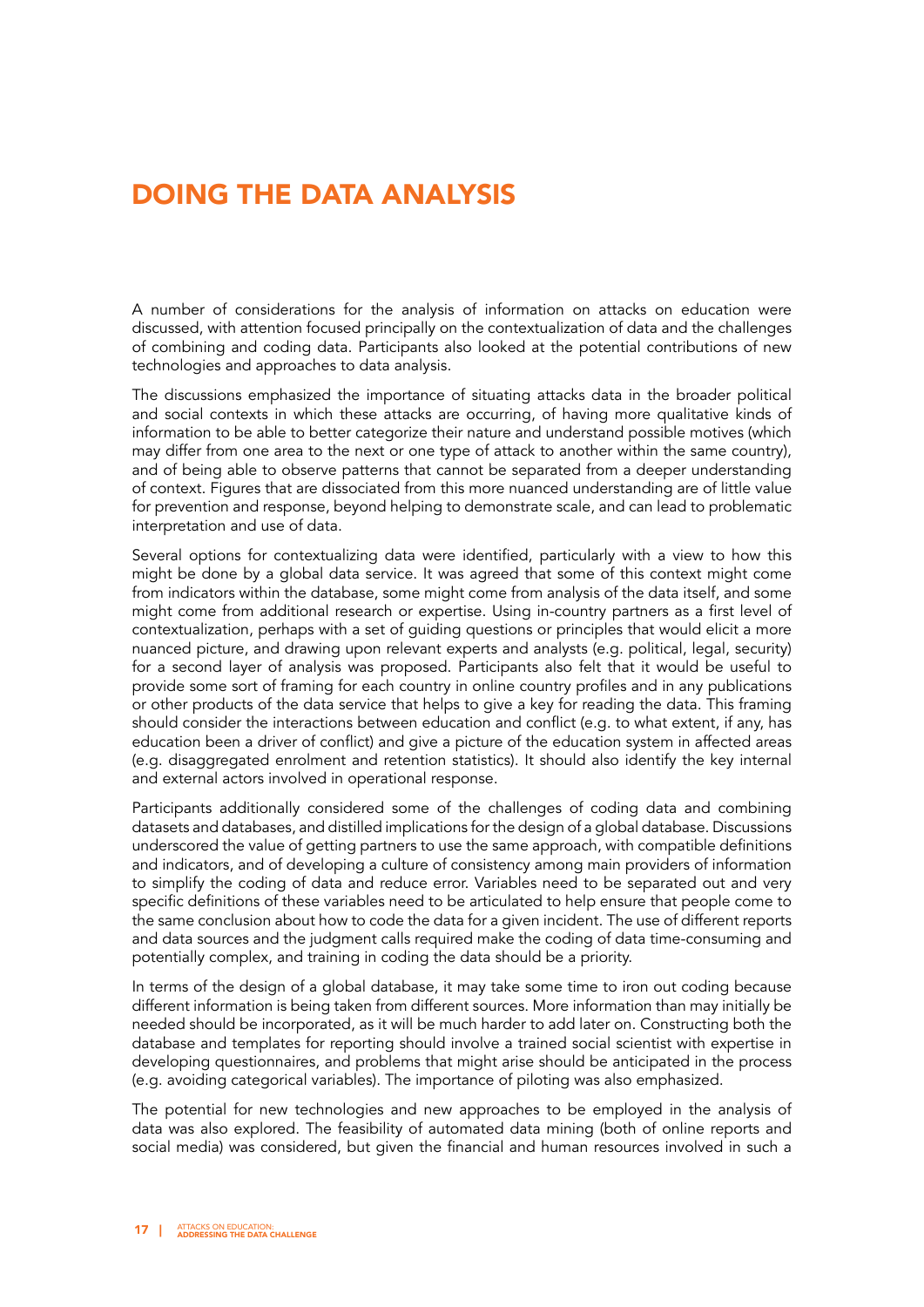process, it was suggested that it might make more sense to start by looking at how a global database could draw on data from the GTD (which is already using this more elaborate data mining process), in addition to other sources. Participants also flagged mobile data collection tools as a promising means of making data more immediately available. Furthermore, bringing new lenses and perspectives to the analysis of data that enable the interrogation of certain kinds of data in different ways – such as methods that enable a deeper understanding of patterns in behaviour or analysis that considers specific thematic issues – was identified as a priority; these methods may help to illuminate things that might not otherwise be seen, with implications for strengthening prevention and response.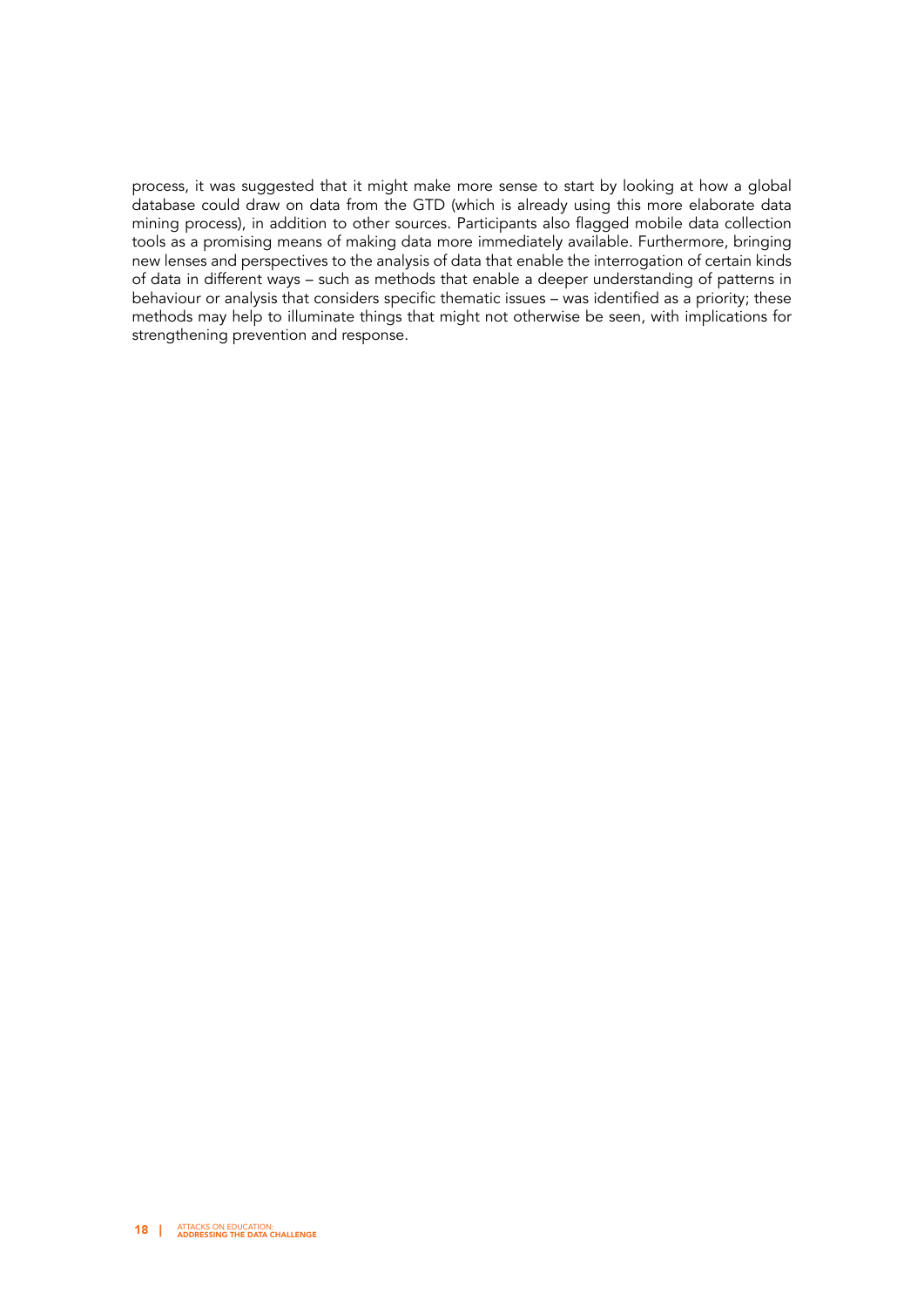# **CONCLUSIONS AND RECOMMENDATIONS**

In convening practitioners and researchers from different fields and organizations with a variety of expertise, 'Attacks on Education: Addressing the Data Challenge' provided a unique opportunity for knowledge sharing and reflection on current processes of data collection and analysis, as well as for charting potential solutions. The discussions touched on a number of complex issues, ranging from challenges of coverage, verification and disparate use of definitions and indicators to questions about purpose and impact. While these issues do not lend themselves to quick or easy solutions, the seminar discussions suggest that bringing together different approaches and methods for data collection and analysis may help to address identified challenges and deepen understanding in ways that can help to improve prevention and response.

Two-fold in its purpose, the seminar was also an invaluable source of learning for PEIC as it begins to develop its Global Data Service, the aim of which will be to collect, analyse and make data available for use on an ongoing basis by the range of actors engaged in protecting education in situations of conflict and insecurity. Seminar participants offered the following recommendations to PEIC regarding the development and design of this data service:

- The Global Data Service should: have a clear mission and vision, based on an agreed theory of change; seek to fill identified gaps; understand and respond to the needs of partners so as to encourage their buy-in and continued use of the service; and continuously monitor its impact to ensure effective use of .resources
- Collaboration with existing processes or data sources, such as the MRM, the GTD, the Small Arms Survey and the Education Cluster, should be prioritized; a two-way flow of information should be sought; and a move towards the use of standardized templates, definitions and indicators should be encouraged. Symbiotic partnerships both at country and global level will be key to the successful functioning of the data service.
- The data service should seek to contribute new, more in-depth kinds of data collection and analysis, and to develop and support the use of new tools and methods for data collection and analysis (e.g. surveillance, behavioural analysis).
- A phased approach should be taken: the concept and process should first be tested for a smaller number of countries that represent the full range of complexity of violations and in which willing partners are able to be identified, and then refined as needed before expanding to cover all countries in which attacks are occurring. Setting up the coding of data correctly and consulting the right people to make sure that important avenues for expanding in the future are not closed off inadvertently will be vital.
- Consideration should be given to potential political sensitivities and challenges; developing and maintaining the independence and objectivity as a global service will be of critical importance both for use of the service and willingness of partners to contribute data.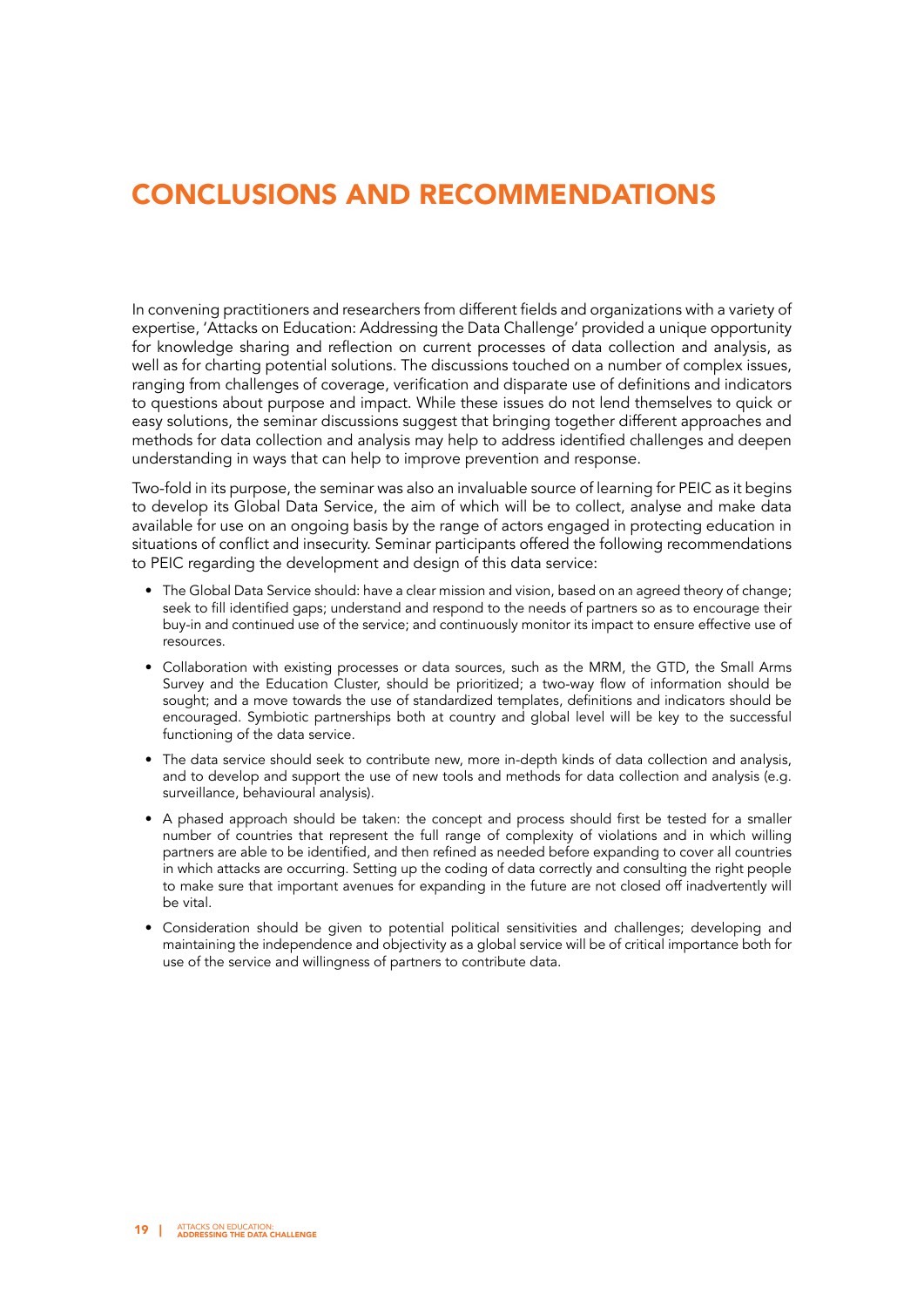# ANNEX I: SEMINAR AGENDA

#### **PEIC International Seminar**

"ATTACKS ON EDUCATION: ADDRESSING THE DATA CHALLENGE"

Venue: Grand Hyatt Hotel, Doha, Qatar 15-16 June 2015

### AGENDA

### Monday 15 June 2015: Identifying the Problems

| 09.00-09.30   | <b>Welcome and Introductions</b>                                                    |
|---------------|-------------------------------------------------------------------------------------|
|               | • Welcome (Fahad Al Sulaiti, Deputy CEO Education Above All<br>Foundation)          |
|               | • Introductions (All Participants)                                                  |
|               | • Opening Remarks (Mark Richmond)                                                   |
| 09.30 -10.45  | Session 1: Mapping the Terrain (Chair: Margaret Sinclair)                           |
|               | • MRM process (Laurent Dutordoir [via Skype], Mera Thompson)                        |
|               | • Education under Attack process (Brendan O'Malley, Jane Kalista,<br>Mark Richmond) |
|               | · Field research (Cyril Bennouna)                                                   |
|               | • Counting out-of-school children (Richard Ashford)                                 |
| 10.45 - 11.00 | <b>Coffee Break</b>                                                                 |
| 11.00-12.30   | Session 2: Mapping the Terrain continued<br>(Chair: Brendan O'Malley)               |
|               | · Global Terrorism Database (Omi Hodwitz)                                           |
|               | • Imperial College London (Margaret Wilson)                                         |
|               | • Small Arms Survey (Jovana Carapic [via Skype])                                    |
|               | • Humanitarian technology (Swen Dornig, Jane Kalista)                               |
| 12.30-13.30   | Lunch                                                                               |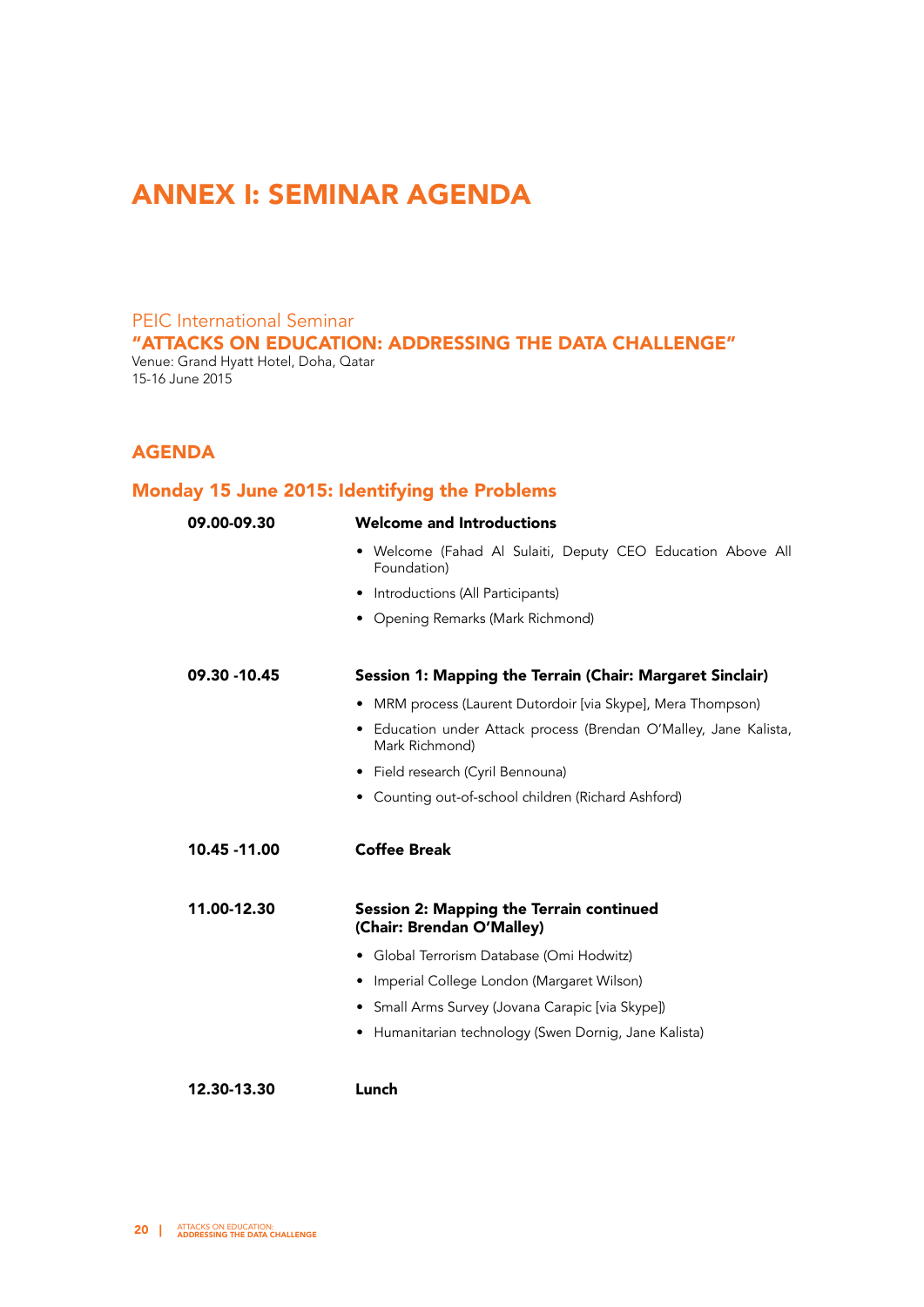| 13.30-15.15 | Session 3: Defining the Data Challenge (Chair: Omi Hodwitz)                  |
|-------------|------------------------------------------------------------------------------|
|             | • MRM: strengths and weaknesses                                              |
|             | • Education under Attack process: strengths and weaknesses                   |
| 15.15-15.30 | <b>Coffee Break</b>                                                          |
| 15.30-17.00 | Session 4: Defining the Data Challenge continued<br>(Chair: Richard Ashford) |
|             | • Other approaches: strengths and weaknesses                                 |
|             | Making connections                                                           |
| 17.00-17.30 | Session 5: Reflections on the day (Chair: Mark Richmond)                     |
| 20.00       | <b>Dinner</b>                                                                |

### Tuesday 16 June 2015: Towards Viable Solutions

| 09.00-09.10 | <b>Housekeeping matters</b>                                            |
|-------------|------------------------------------------------------------------------|
| 09.10-09.30 | Recap of Day 1/Day 2 in prospect (Mark Richmond)                       |
| 09.30-10.45 | <b>Session 5: Contemplating templates</b><br>(Chair: Mera Thompson)    |
|             | • What data do we need?                                                |
|             | • How do we get what we need?                                          |
| 10.45-11.00 | Coffee Break                                                           |
| 11.00-12.30 | Session 6: Debating databases and datasets<br>(Chair: Margaret Wilson) |
|             | • What do we need?                                                     |
|             | • How do we get what we need?                                          |
| 12.30-13.30 | Lunch                                                                  |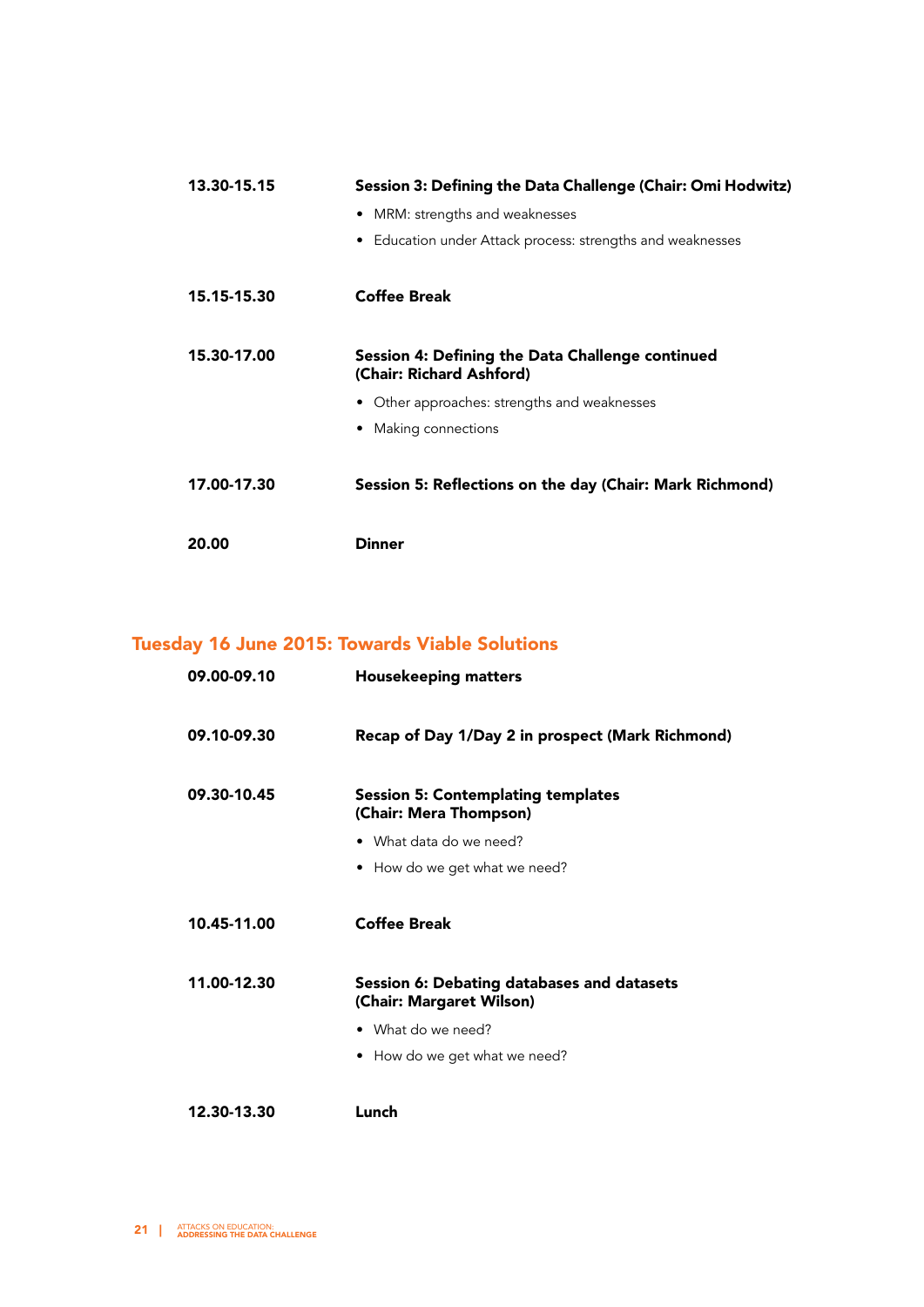| 13.30-15.15 | Session 7: Doing the data analysis (Chair: Margaret Sinclair)               |
|-------------|-----------------------------------------------------------------------------|
|             | • Contextualising the data                                                  |
|             | • Combining the data                                                        |
| 15.15-15.30 | <b>Coffee Break</b>                                                         |
| 15.30-17.00 | Session 8: Doing the data analysis continued<br>(Chair: Swen Dornig)        |
|             | • New perspectives, new lenses                                              |
|             | • Challenges on the horizon                                                 |
| 17.00-17.30 | <b>Session 9: Conclusions and recommendations</b><br>(Chair: Mark Richmond) |
|             | • Key outcomes                                                              |
| 17.30       | <b>Closure of the Seminar</b>                                               |
| 20.00       | <b>Dinner</b>                                                               |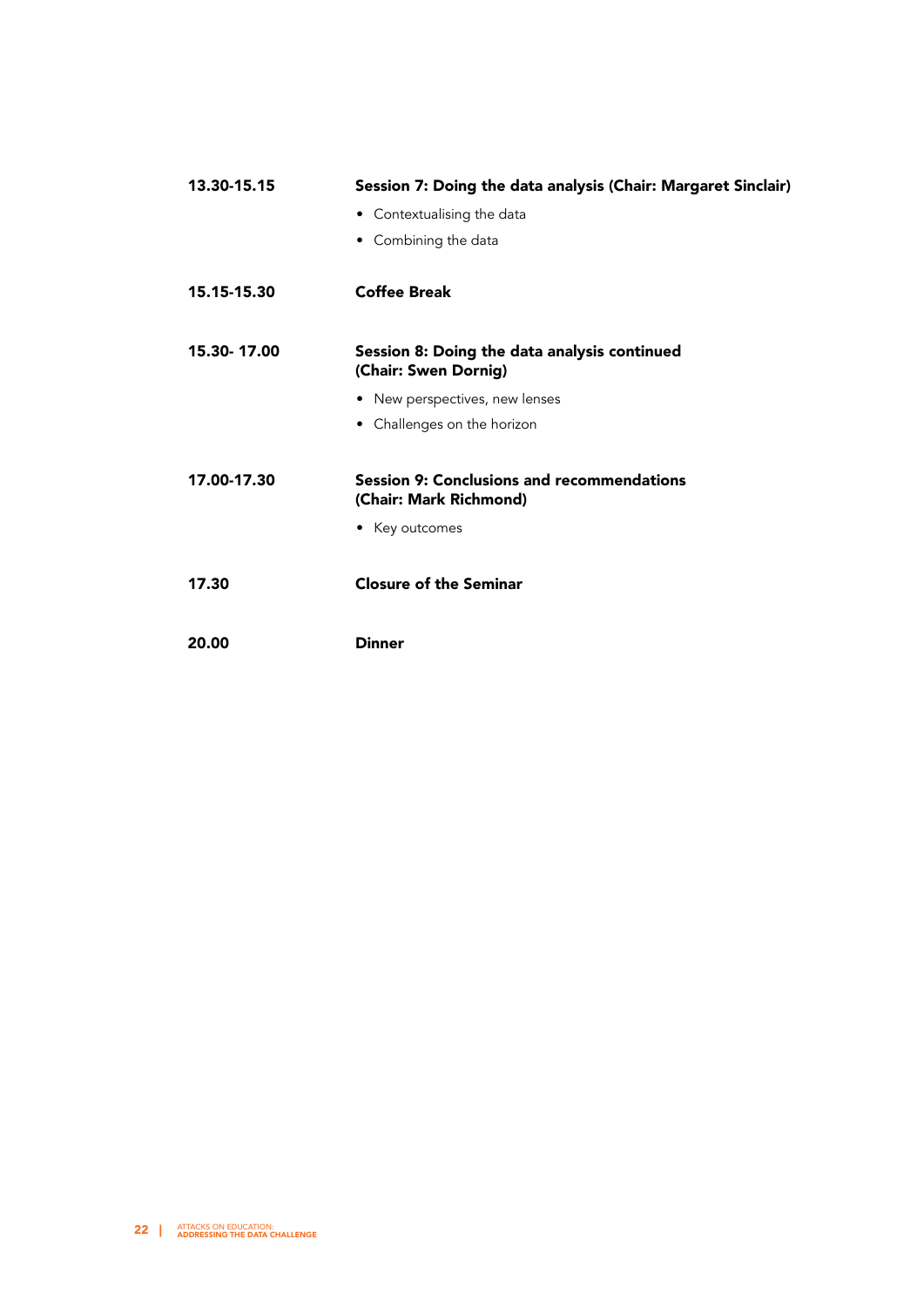### **ANNEX II: PARTICIPANT LIST**

#### PEIC International Seminar 'ATTACKS ON EDUCATION: ADDRESSING THE DATA CHALLENGE' Doha, Qatar 15-16 June 2015

#### **External Participants:**

- Brendan O'Malley Education Journalist/Researcher
- Jane Kalista –International Education Consultant
- Mera Thompson UNICEF: MRM processes
- Laurent Dutordoir UNICEF: MRM processes (by Skype)
- Jovana Carapic Small Arms Survey (by Skype)
- Omi Hodwitz Global Terrorism Database
- Cyril Bennouna Columbia University
- Swen Dornig German Institute for International and Security Affairs
- Margaret Wilson Imperial College London
- Matthew Hall Independent Consultant
- Sabrina Meddour Qatar Red Crescent

### Protect Education In Insecurity & Conflict (PEIC)/Education Above All (EAA) Participants:

- Mark Richmond (PEIC)
- Margaret Sinclair (PEIC)
- Nermine Anis (PEIC)
- Richard Ashford (Educate A Child M&E)
- Lubna Al Attiah (EAA Outreach)
- Maxime Decooman (EAA Outreach)
- Luma Diab (EAA Outreach)

#### Invitees unable to attend:

- Diya Nijhowne Global Coalition to Protect Education from Attack (GCPEA)
- Gary Risser UNICEF